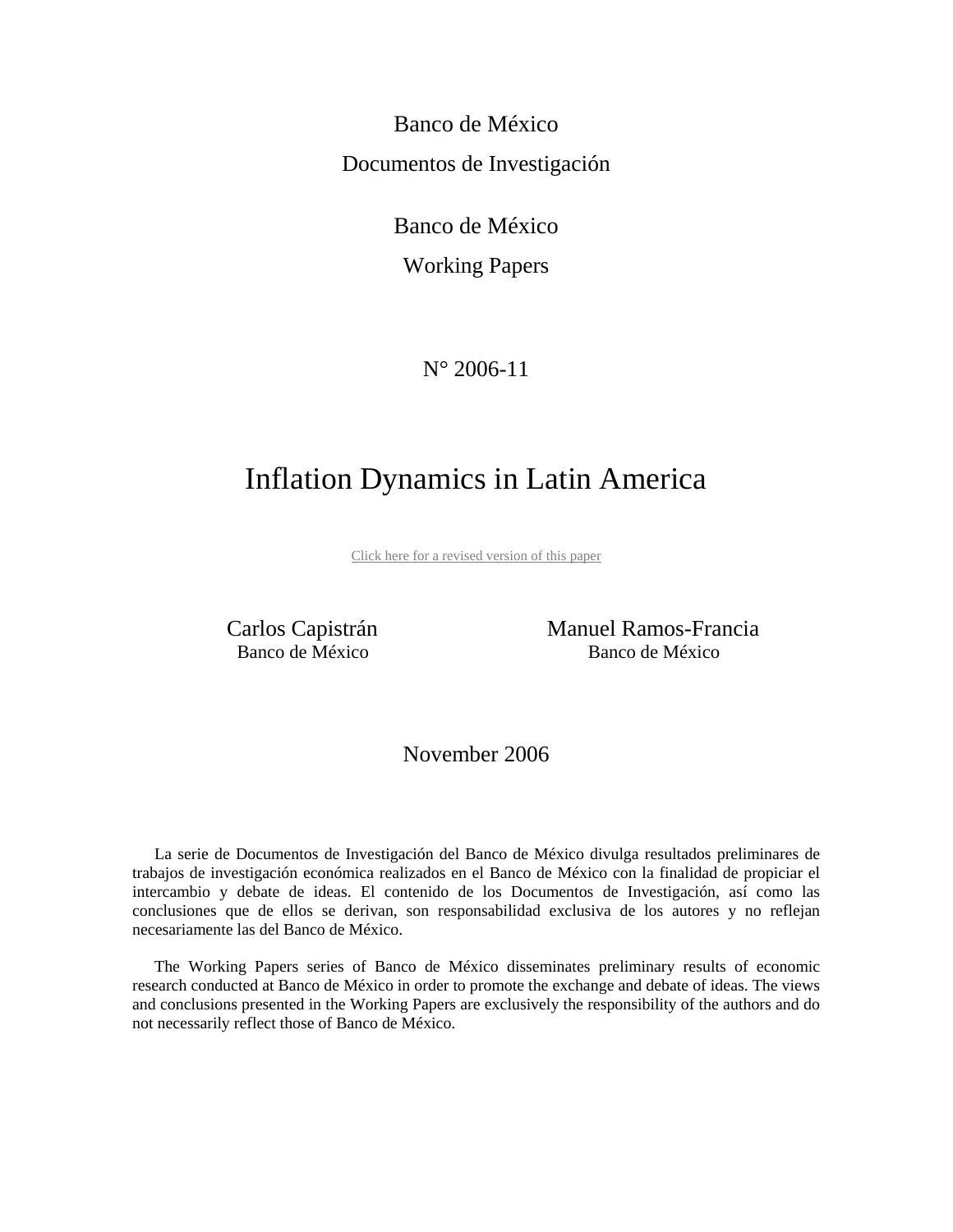Documento de Investigación Working Paper 2006-11 2006-11

# Inflation Dynamics in Latin America<sup>1</sup>

Carlos Capistrán <sup>2</sup> Manuel Ramos-Francia <sup>3</sup> Banco de México Banco de México

#### Abstract

We analyze inflation's persistence in the 1980-2006 period for the ten largest Latin American economies using univariate time-series techniques. Although the estimated degree of inflation persistence appears to be different across countries, for the region as a whole the persistence seems to be very high. However, the estimated degree of persistence falls in all countries once we permit structural breaks in the mean of inflation. The timing of these breaks coincides with shifts in the monetary policy regimes and is similar across countries. Regardless of the changes in the mean, the degree of persistence appears to be decreasing in the region, even though for some countries persistence does not seem to be changing. Keywords: Inflation, Inflation Persistence, Latin America, Monetary Policy, Multiple Breaks,

Time Series.

JEL Classification: E31, E42, C22

#### Resumen

Analizamos la persistencia de la inflación en el periodo 1980-2006 para los diez países más grandes de América Latina utilizando técnicas de series de tiempo univariadas. A pesar de que el grado de persistencia estimado parece ser diferente entre países, para la región en general la persistencia parece ser muy alta. Sin embargo, el grado de persistencia estimado disminuye en todos los países si controlamos por cambios estructurales en la media de la inflación. Las fechas de estos cambios estructurales coinciden con cambios en los regímenes de política monetaria y son similares entre países. Sin importar los cambios en la media, el grado de persistencia parece estar disminuyendo en la región, a pesar de que en algunos países la persistencia no parece estar cambiando.

Palabras Clave: Inflación, Persistencia de la Inflación, América Latina, Política Monetaria, Múltiples cambios Estructurales, Series de Tiempo.

<sup>&</sup>lt;sup>1</sup>We thank Daniel Chiquiar, Alejandro Díaz de León, Gabriel López Moctezuma, Antonio E. Noriega, Alberto Torres, and many seminar participants for helpful comments. Andrea San Martín provided outstanding research assistance.

<sup>&</sup>lt;sup>2</sup>Dirección General de Investigación Económica. Email: ccapistran@banxico.org.mx.

 $3$ Dirección General de Investigación Económica. Email: mrfran@banxico.org.mx.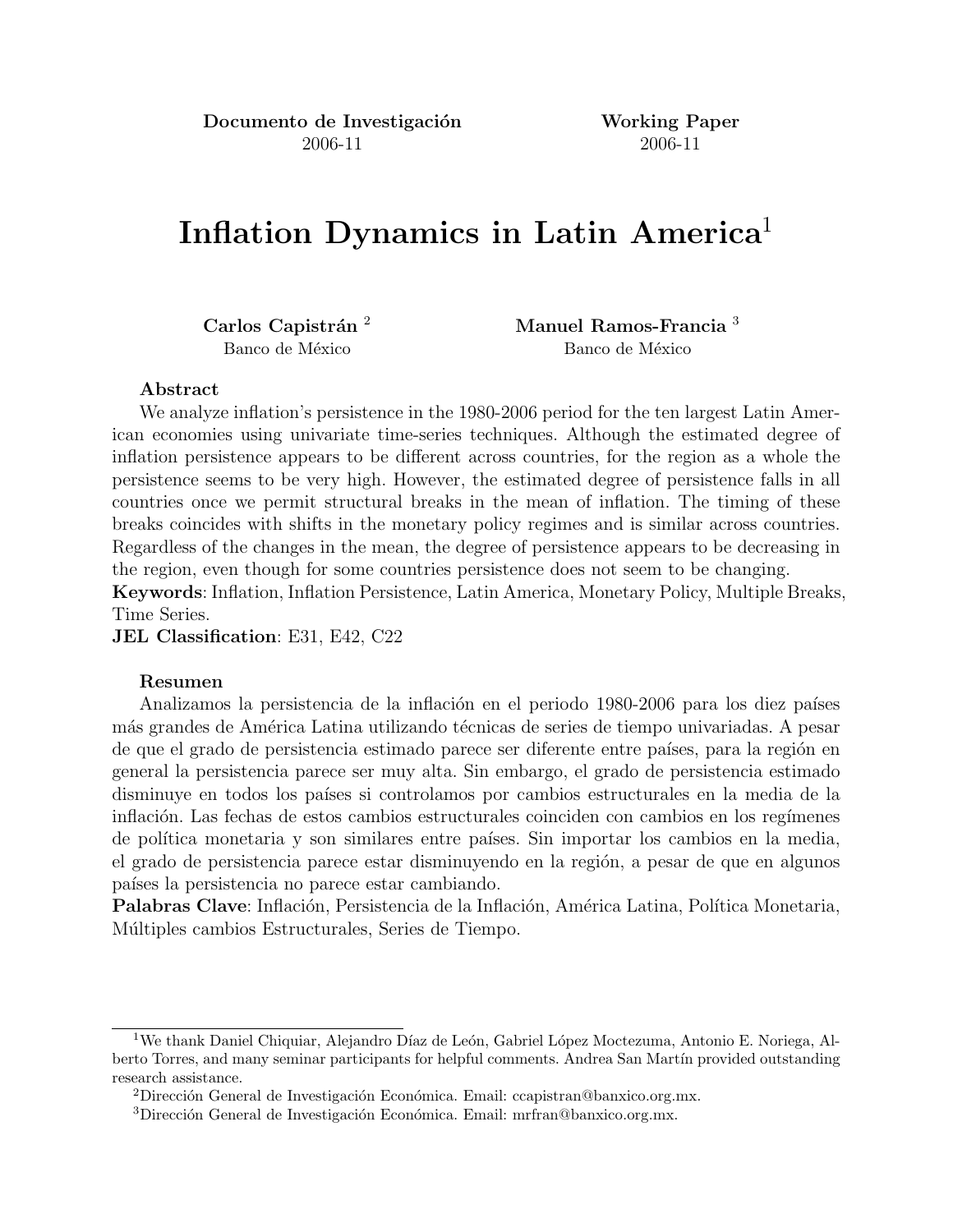## 1. Introduction

In recent times inflation has been low worldwide and Latin America is not the exception. In the ten largest Latin American countries (LAC), consumer price inflation went from a monthly average of 6.6 percent in the 1980s to 3.8 percent in the 1990s and to 0.7 percent in the first five and a half years of the  $2000s<sup>4</sup>$ . As argued by Rogoff (2003), among others, low world inflation has been most likely the result of a combination of good policies and the effects of globalization.

In view of this evidence, one question that arises is whether the inflation process has changed fundamentally, in a manner that makes low inflation more likely in the future. One way to give an answer is by looking at the dynamics of ináation, in particular at its persistence. As is well known, the degree of ináation persistence in an economy is important to model the impact of monetary policy (i.e., to assess the response of ináation to monetary conditions) and to determine the short-run trade-off between inflation and real activity.

In order to analyze the persistence of inflation, a first step is to investigate what is driving the non-stationarity of the inflation process. The fact that the level of inflation is much smaller now than in the 1980s indicates that inflation has not been stationary in the past, but whether the non-stationarity comes from a unit root or from structural changes in the mean is essential to investigate inflation's persistence. If inflation has a unit root, any shock would have permanent effects on inflation and the persistence would be infinite, whereas if it does not the persistence could be either high (but the shocks would eventually die away), or low, with shocks dying away almost immediately.

In this context, we want to assess the level of inflation persistence in LAC and to investigate if, as is the case for the mean, the degree of inflation persistence has also declined through time. Various studies conducted for the United States (Clark, forthcoming; Fuhrer and Moore, 1995; Levin and Piger, 2004; and Pivetta and Reis, forthcoming), for the United Kingdom (Benatti, 2005), for some countries of the OECD (Gadea and Mayoral, 2006), and for the euro area (Batini, 2002), show that inflation persistence seems to be high.<sup>5</sup> However, other studies such as Cogley and Sargent (2005) and Taylor (2000) present evidence that inflation persistence in the U.S. has fallen recently.<sup>6</sup> In this sense, a question that the literature on ináation persistence has been asking is: Do we need theories that generate persistence in

<sup>&</sup>lt;sup>4</sup>Inflation is measured as the monthly variation of the Consumer Price Index. The ten largest LAC, ranked by the dollar amount of their Gross Domestic Products, are Argentina, Bolivia, Brazil, Chile, Colombia, Ecuador, Mexico, Peru, Uruguay, and Venezuela.

 $5$ An excellent survey of the literature on inflation persistence in the euro area and the U.S. can be found in Altissimo et al. (2006).

<sup>&</sup>lt;sup>6</sup>Although Stock (2001) and Pivetta and Reis (forthcoming) argue that persistence in the U.S. has remained unchanged.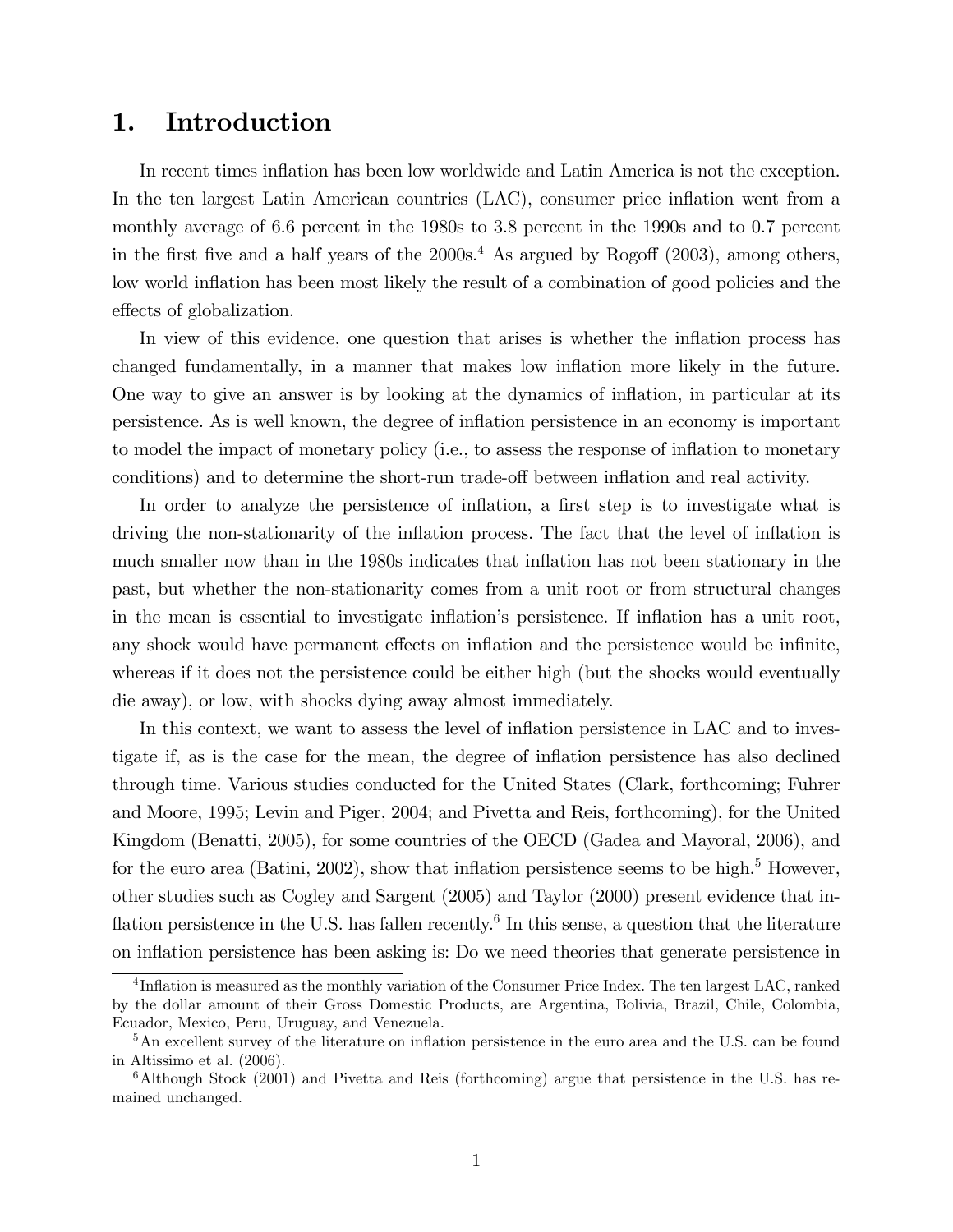inflation as structural or have the changes in monetary policy changed inflation persistence?<sup>7</sup>

Our evidence comes from a sample of ten Latin American countries: Argentina, Bolivia, Brazil, Chile, Colombia, Ecuador, Mexico, Peru, Uruguay, and Venezuela, the ten largest economies in Latin America measured by their 2005 GDPs in dollars. These countries have gone through several dramatic changes in their Öscal, monetary, and trade policies since the beginning of the eighties. To characterize these different regimes, our approach is to use knowledge of economic events that affected these countries and its similarities, along with statistical analysis. We make particular emphasis on looking for regimes that could be characterized as the same or very similar across countries. In this regard, we find a marked decreasing tendency in the mean of ináation, captured via structural changes, and that the region seems to have moved in tandem.

Using univariate techniques, in this paper we provide evidence that in some countries the degree of ináation persistence does not seem to change through time, but that it does in others. In particular, we Önd that the degree of persistence does not seem to have changed during the sample period analyzed in Chile, Colombia, and Venezuela, whereas it seems to have decreased in Argentina (although it remains high), Brazil, Ecuador, Mexico and Peru, and increased in Uruguay, with mixed results for Bolivia. For the countries whose persistence does not change, we find relatively high persistence in Venezuela, medium persistence in Colombia, and low persistence in Chile. When looking at the region as a whole, we find some evidence of a general decline in persistence in recent times.

Our results on the changes in persistence are robust to the shifts in the mean of ináation, but the degree of persistence seems to be overall lower when these are taken into account. This result is in line with what has been found for other countries. For example, Altissimo et al. (2006), Clark (forthcoming) and Levin and Piger (2004) find evidence of multiple break shifts in the mean of inflation and that allowing for these lowers the estimated degree of persistence.

The paper is organized as follows. Section 2 describes the data. Section 3 presents the analysis of the behavior of the mean of inflation through time in all the countries. In Section 4 we estimate different measures of inflation persistence per-country using both time-domain and frequency-domain approaches. Finally, Section 5 presents the conclusions.

<sup>7</sup>See Sargent (1999); Pivetta and Reis (forthcoming); and Sims and Zha (2006), among others.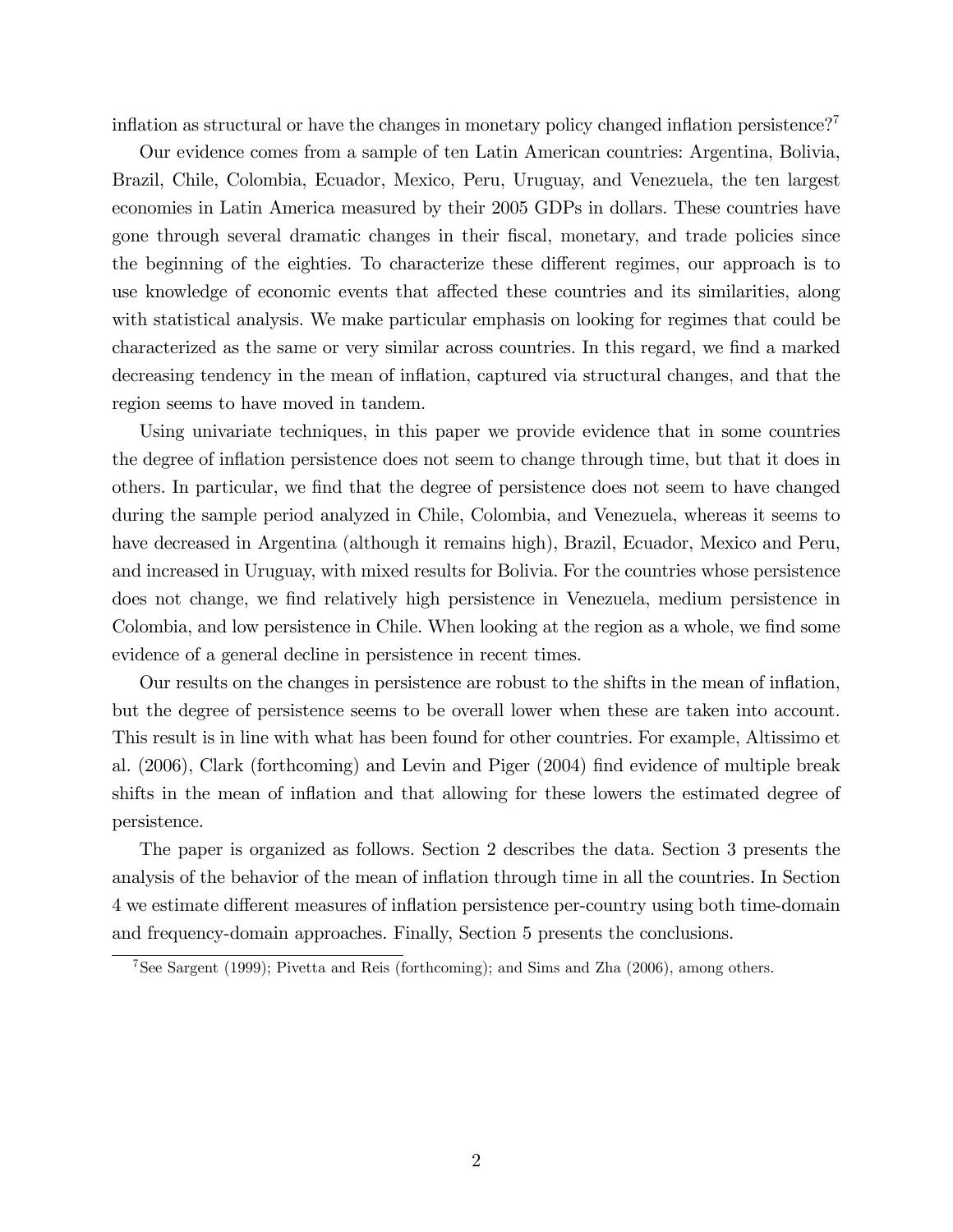### 2. Inflation Processes in Latin America

Our data is the monthly percentage change in consumer prices in each country from January 1980 to June 2006.<sup>8</sup> The data is presented in Figure 1.<sup>9</sup> The striking heterogeneity in the levels of the series immediately catches the eye. For instance, Peru reached an inflation around  $420\%$  per-month in 1990, whereas Colombia's highest level was  $4.5\%$ , reached in 1985.

Four features of inflation in these countries make it, in general, difficult to uncover the process that is generating each of these series, in particular during the eighties, as well as any co-movements between them. First, ináation seems to exhibit some non-stationarities. Second, the series present high volatility for some periods of time (i.e., "volatility cluster $ing<sup>n</sup>$ ).<sup>10</sup> This effect is more clear in Chile, Argentina, and Peru. Third, the variance and the level of inflation seem to be positively related.<sup>11</sup> Finally, in most cases both the level and the volatility of inflation present a moderately inverted-U shape: the level and volatility of inflation are relatively low at the beginning of the sample, then increase around the late eighties and early nineties, to return to low values at the end of the sample. This inverted-U pattern, however, is not very smooth. For instance, after having inflation above  $14\%$  in 1988, Mexico had achieved levels below  $2\%$  in the early nineties, then rebounded to levels around 8 % immediately after the 1995 crisis, to later return to levels below 1 % at the end of the sample.

Table 1 shows the mean, the standard deviation and the first order autocorrelation of inflation per-decade in our sample. The relation between the mean and the variance of inflation is clear, as is clear the so-called "great moderation" reflected in the table as the very low mean and standard deviation in each country during the last six years. In all the countries, the mean from the 1990s (already low by historical standards) further decreases in the 2000s. The same can be said about the standard deviation, with the exception of Ecuador, where it increases (but from already low levels). The average of the autocorrelations, and most of the individual estimates, are above 0.5. These are a first measure of inflation persistence. This measure also seems to have declined in the region, but the order of magnitude of this

<sup>&</sup>lt;sup>8</sup>We use data that is not seasonally adjusted. The estimation of the seasonal factors in these countries for a sample that includes the eighties is complicated by the fact that the seasonal factors change markedly through time, possibly following different inflation regimes. This renders the adjustment for seasonality a task that may induce changes in the stochastic process of ináation unrelated to the objectives of this paper.

<sup>&</sup>lt;sup>9</sup>The data for Ecuador starts in February 1980 instead of January since we could only get the data for the price index since January 1980.

 $10$ Engle's first application of ARCH was to UK's monthly inflation, precisely because of this feature of inflation data (Engle, 1982).

 $11$ There is an extensive literature that documents this feature of inflation for different countries. For evidence about Latin America see Daal, Naka, and Sánchez (2005).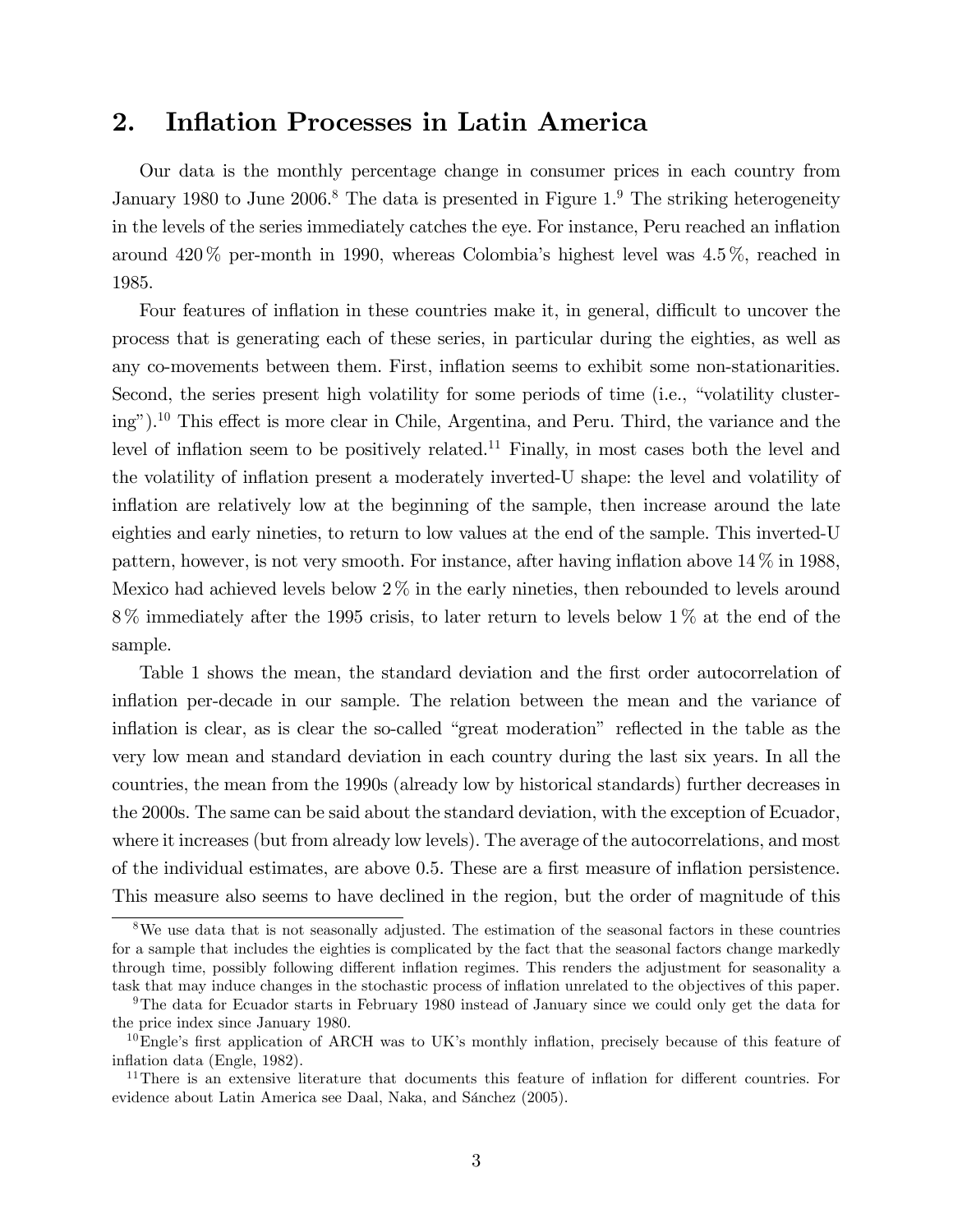decline is nowhere near those of the mean and the standard deviation.

### 3. Evidence on Changes in the Mean of Inflation

Concerning the apparent non-stationarity of the series, in Figure 1 we see that inflation does seem to have time-varying first and second moments, but from the graphs it is not easy to distinguish if the non-stationarity comes from a unit root or from a process that has structural breaks. Although, during some periods, it does seem that some of the processes could have had a unit root, for instance, Brazil in the late eighties and the beginning of the nineties, or Mexico during the eighties. Nonetheless, it is very difficult to think of the whole period as a unit root process in each country, as this would imply that the monetary authorities had allowed any shock to inflation to permanently affect it, and this is not in accordance with the fact that in all these countries there have been several programs to contain inflation (e.g., stabilization plans at the end of the eighties and beginning of the nineties). $^{12}$ 

To investigate the possibility that each inflation series could be modelled as a series with breaks, we apply Bai-Perron tests for multiple breaks in the mean to the ten countries (Bai and Perron, 1998; 2001). The Bai-Perron methodology allows for changes in the variance through regimes, and for very general stochastic processes. The strategy we follow for each country has two steps. In the first step we look for up to four breaks in the whole sample. In the second step we look for one more break in the sub-sample starting with the last break. We do the last step in order to prevent the trimming of the sample involved in the testing procedure and the very different levels and volatilities of inflation through time to interfere with finding breaks near the end of the sample. Due to the low power of the tests, we feel that this is a sensible strategy that allows us to detect candidate break-dates that, although not necessarily statistically significant, may be useful to characterize different inflation regimes.<sup>13</sup>

The results are reported in Table 2, where we show all the candidate break-dates estimated by the program.<sup>14</sup> In bold we report those dates that are significant according to the BIC criterion.<sup>15</sup> With the exception of Colombia, the last break for each country corresponds to the second step in our implementation of the Bai-Perron methodology. We can see that there

<sup>12</sup>We do formal unit root test in the next section. The results are reported in Table 3.

<sup>&</sup>lt;sup>13</sup>We are looking for a total of up to five breaks because this number coincides with the number of mayor events that may have affected inflation in the region during the period we analyze: crises in LAC or elsewhere around 1982, 1987, 1995, 1998, and 2001.

<sup>&</sup>lt;sup>14</sup>One candidate break-date is not reported: April 2003 for Colombia, estimated in the second round but not significant, similar to April 2002 estimated in the first round  $-$ not significant either.

<sup>&</sup>lt;sup>15</sup>Bai and Perron (2001) p. 15 indicate that BIC performs reasonably well to estimate the number of changes in the mean of a series when breaks are present.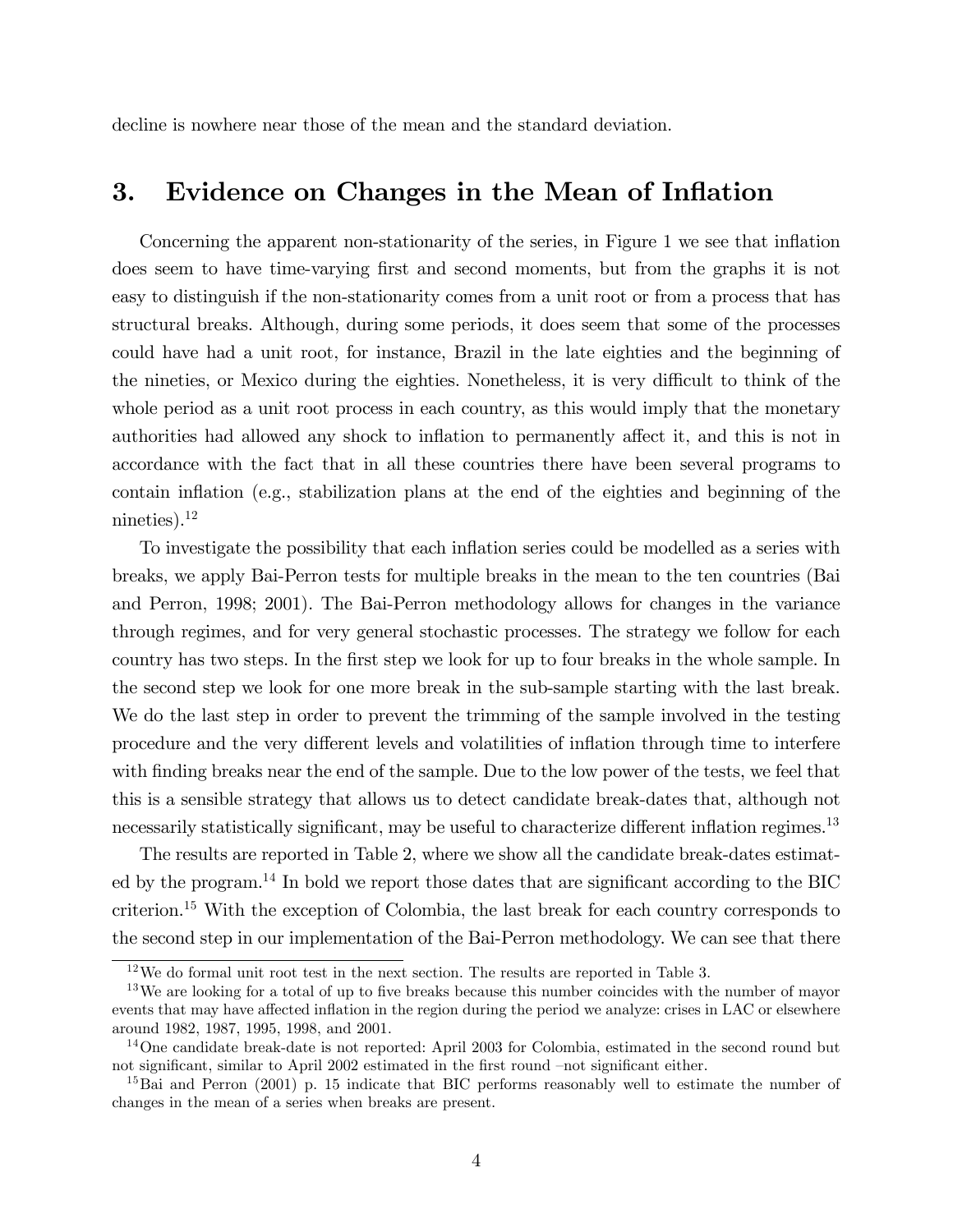is at least one significant break per-country, evidence that inflation is indeed better modelled as a series with different regimes. The way we arranged the dates is meant to suggest that the changes are not isolated events within one country, but that these Latin American economies seem to move through regimes in tandem.<sup>16</sup>

Table 2 also presents information on the sign of the change in the mean of inflation after the corresponding break. We can see a general pattern for ináation: it accelerates in the eighties and decreases, although with some jumps, from the early nineties onwards. In general, the high ináation in the region during the eighties can be seen as a consequence of fiscal dominance in a context of high external indebtness.<sup>17</sup> With high external debt, the repayment needed to maintain the access to external Önancing was a priority. The transfers to external creditors were made mainly through real depreciations brought about by inducing nominal depreciations. But, as is well known, once this mechanism was in place, the countries implementing it had to be more aggressive each time in order for the nominal depreciations to translate into real ones. In this situation of fiscal dominance, it is clear that monetary policy had objectives that were not consistent with the maintenance of low and stable inflation. This period can be called the "debt overhang" period and is characterized by large fiscal deficits.

By the end of the eighties and beginning of the nineties, all the countries in our sample renegotiated their debts, which, coupled with large revenues from the privatization of public firms in some cases, opened the door to ending fiscal dominance.<sup>18</sup> This was a very important first step in bringing inflation down, and indeed led to a period of lower inflation, albeit with spikes. At the same time, these countries focused on stabilization programs to bring inflation down, generally based on exchange-rate anchors.<sup>19</sup> The breaks associated with the beginning of the stabilization programs and debt renegotiations (third column with results in Table 2) are related to reductions in inflation in most countries, except Venezuela, where inflation increased as a result of a banking crisis in 1993.

By the end of the first half of the nineties all of these countries had achieved relatively

 $16$ One could even think of the breaks as common features in the series, with co-breaking combinations highly likely (Hendry, 1996).

<sup>&</sup>lt;sup>17</sup>All our countries belong to the seventeen middle income developing countries that came to be recognized by the IMF as heavily indebted, and all received assistance from the IMF in some form during the eighties (Boughton, 2001).

<sup>&</sup>lt;sup>18</sup>Mexico started the debt renegotiations with a Brady Plan on July 1989. Argentina, Brazil, Chile, Colombia, Ecuador, Uruguay, and Venezuela also had Brady plans since 1989. Peru reached a Brady style debt reduction agreement in 1995, whereas Bolivia re-purchased its debt.

<sup>&</sup>lt;sup>19</sup>The countries that had stabilization programs based on exchange rate objectives are Argentina (1991-2001), Bolivia (1985), Brazil (1994-1998), Ecuador (1992-1998), Mexico (1988-1994), Uruguay, and Venezuela (1989-2002). Chile, Colombia, and Peru focused on an ináation target as the nominal anchor, but their arrangements involved monitoring other variables, in particular monetary aggregates and the exchange rate (Singh et al., 2005).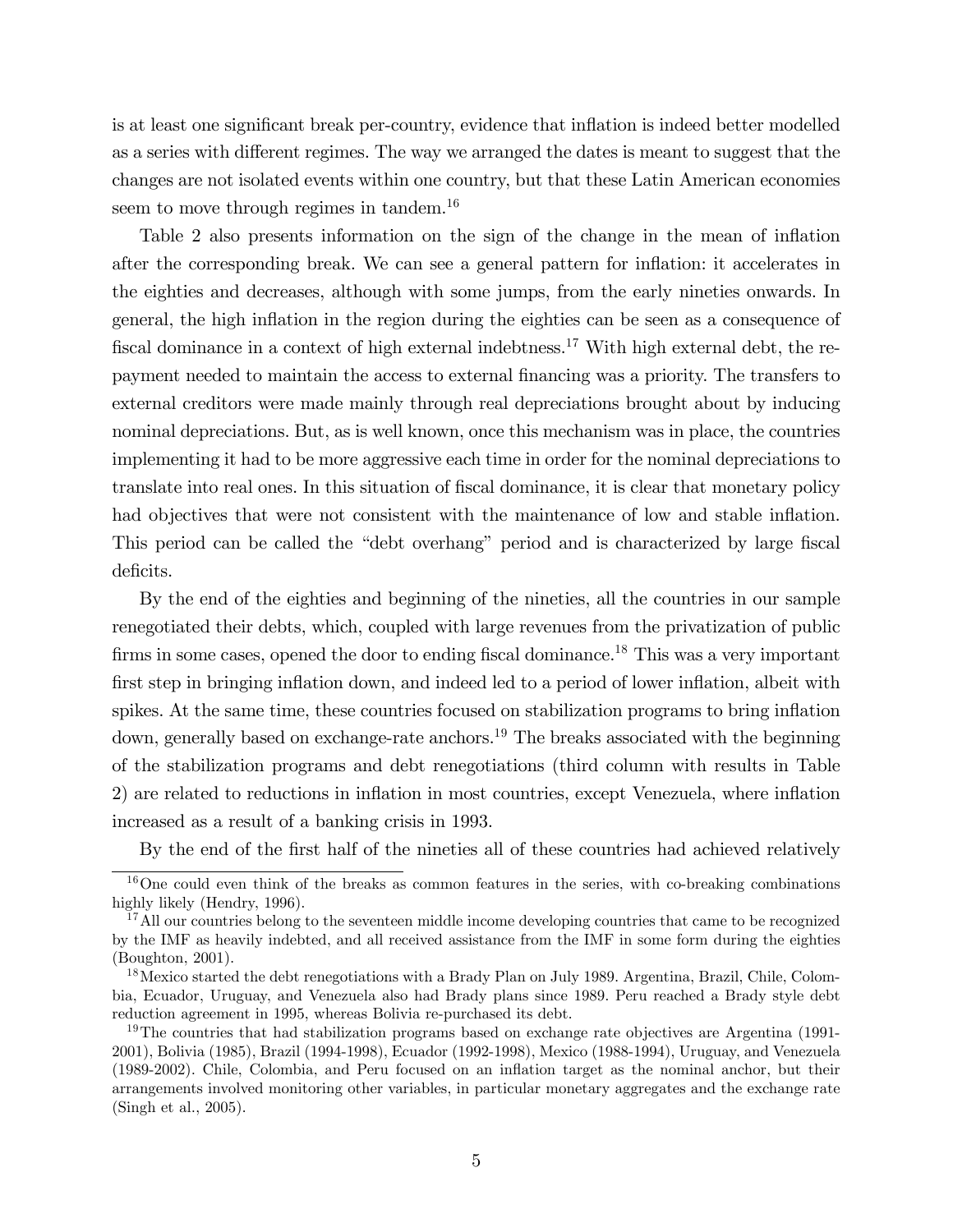low inflation. But rigidities in the economies, in particular rigid exchange rates, coupled with other structural problems at least in some countries, made them very vulnerable to external shocks  $-e.g.,$  sudden stops of external financing which brought about financial crises in the region and in other emerging markets in the second part of the nineties. However, in contrast to the eighties, the movements were less synchronized across countries. In Table 2 we can see the breaks around Mexico's Tequila crisis in December 1994 (the fourth column with results).<sup>20</sup> In most countries inflation decreased, probably as a consequence of the stabilization programs, except in Mexico where inflation increased as a result of the crisis, and Ecuador. The breaks in the next to the last column, associated with the turbulence brought about by the crises in Asia and Russia, have a negative sign next to them, indicating that inflation decreased even further. This likely happened because the increase in inflation in some LAC brought about by those crises were not large enough or with enough duration to be detected by the structural break tests, and the tests may be detecting the reduction of inflation brought about by the added efforts to stabilize the affected LAC. The only country with a positive sign next to it in this next to the last column is Argentina, as a consequence of its crisis. It is in this context that some countries in the region turned to inflation targeting  $(IT).<sup>21</sup>$  The last column of Table 2 presents the breaks possibly associated with globalization and China entering the World Trade Organization (end of  $2001$ ).<sup>22</sup> The effects of these last breaks on inflation are to reduce inflation in most countries with the exception of Brazil, that experienced an increase in inflation (although it returns to relatively low levels after six months -the beginning of 2003), and Bolivia.

After a decade of a decreasing trend in inflation, at the end of the nineties periods of Öscal dominance seem to have been over and ináation was low in all countries by historical standards, helped in part by the benefits brought about by the latest globalization wave.

<sup>&</sup>lt;sup>20</sup>December 1994 is a candidate break-date for Mexico, although it is not significant. This is a result of the way the algorithm for finding multiple breaks works, and the trimming necessary to implement it. Since in the Örst round the algorithm Önds one break in February 1999, the algorithm cannot determine if December 1994 is significant because it is close to the end of the sub-sample between March 1988 and February 1999 after trimming the sample. We see this as supporting our decision of reporting candidate break-dates even when they are not significant, and for running a second round of the algorithm to find breaks at the end of the sample.

 $21$ Chile and Peru are the economies with the longest experience with IT, implementing schemes very similar to IT as early as 1991 (Chile) and 1994 (Peru). The rest of the economies implemented IT around 2000: Colombia and Brazil adopted IT in 1999, while Mexico did a first step towards IT in 1999, and consolidated it in 2001. Argentina, Bolivia, Ecuador, Uruguay and Venezuela have not implemented ináation targeting. See Corbo and Schmidt-Hebbel (2001) and Schmidt-Hebbel and Werner (2002) for excellent accounts of inflation targeting experiences in LAC.

 $22$ The increasing presence of China in international markets as a supplier with a comparative advantage of unskilled labor intensive manufacturing processes has increased the fall in prices of manufactured goods intensive in this type of labor and has also led to an increase in the relative prices of certain commodities. This has improved the terms of trade of commodities exporting countries.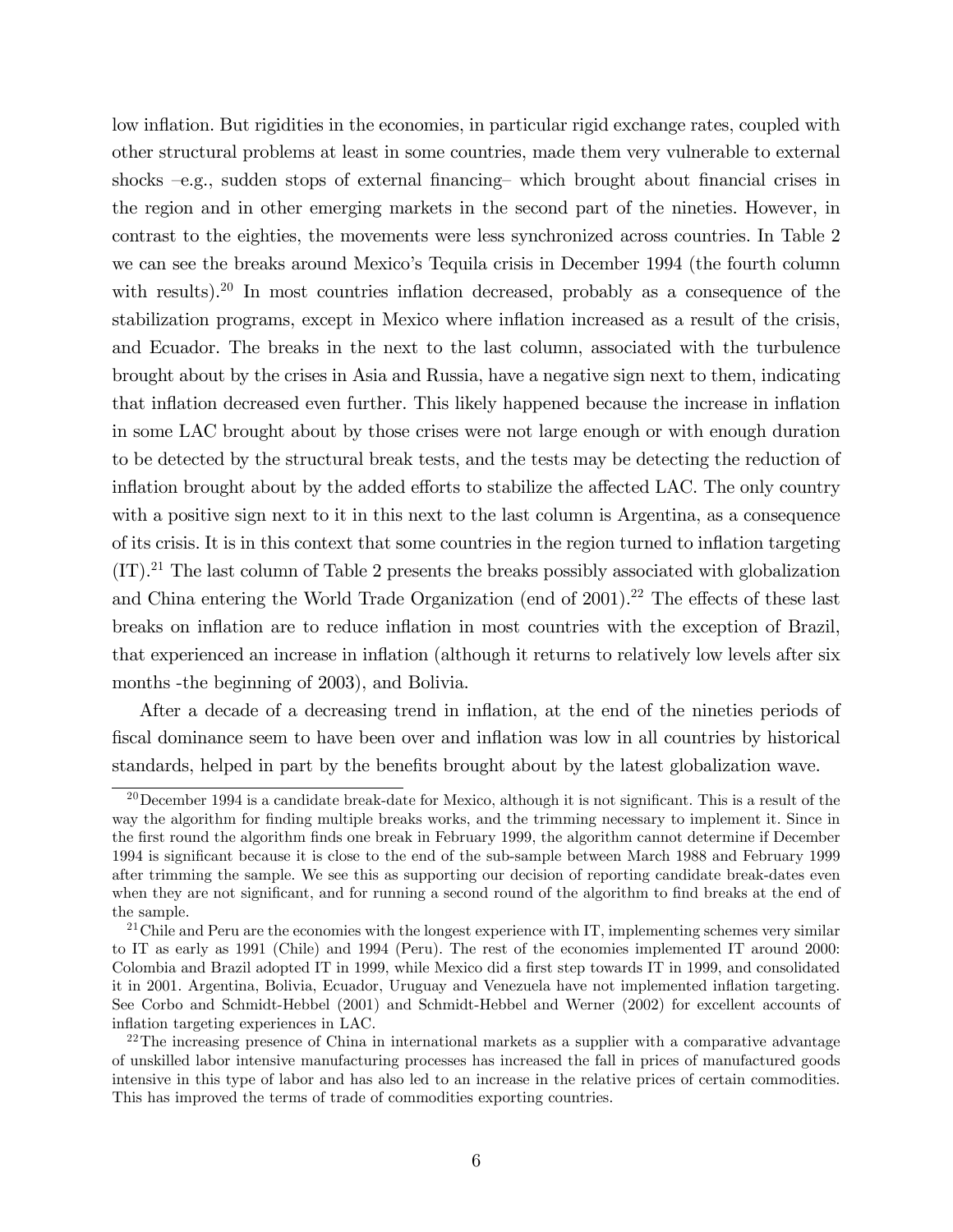## 4. Analysis of Inflation Persistence

It is possible, in principle, that the choice of economic policies, in particular monetary policy, could affect inflation persistence. For example, the marginal effect of inflation targeting on inflation could be to prevent shocks to affect inflation permanently. This seems to be the belief of Bernanke et al. (1999, chapter 10), who suggest, looking at the experiences of four IT countries and five non-IT countries, all of them industrialized, that IT contributes to the maintenance of price stability "... by preventing one-time shocks to inflation from permanently affecting the inflation rate.".

By estimating the degree of inflation persistence in a sample of Latin American countries we hope to provide some insights into what drives inflation and therefore into the question of whether it has changed fundamentally or not.

### 4.1. Assessing if there is a unit root in inflation

As an indication of the degree of inflation persistence we test for the presence of a unit root. In their classical analysis of inflation persistence, Fuhrer and Moore (1995), using augmented Dickey-Fuller tests, conclude that quarterly inflation in the U.S. has a unit root, and therefore that inflation is very persistent. In this subsection we investigate if this result holds for the inflation processes in the ten countries in our sample.

First we use the ADF-ERS test (Elliott, Rothenberg, and Stock, 1996), a modification of the augmented Dickey-Fuller test that has substantially improved power when an unknown mean or trend is present. We select the lags using the modified Akaike criterion (AIC) suggested by  $Ng$  and Perron  $(2001)$ , a modification that further improves the size and power of the test when negative MA errors are present, as is typically the case with inflation.<sup>23</sup> For each country we selected an intercept or a trend or both at the  $10\%$  significant level. The results are reported in Table 3. At  $1\%$ , we find evidence to reject the null hypothesis of a unit root for Chile and Peru, at 5 % for Venezuela and at 10 % for Bolivia and Ecuador, although we do not find evidence (at  $10\%$ ) to reject the null for Argentina, Brazil, Colombia, Mexico and Uruguay.

It would seem that at least for five countries in our sample the apparent non-stationarity could be associated with a unit root. But the tests we have applied so far work under the

 $^{23}$ We also applied the Phillips-Perron test (Phillips and Perron, 1988). We were able to reject the null hypothesis of a unit root for all the countries at 1 %. These results are interesting since the Phillips-Perron test allows for possibly heterogeneously distributed data, therefore making the results more robust to the presence of the volatility clustering. However, ináation typically exhibits a large negative moving average (MA) root. If MA errors are present in the variable of interest, the Phillips-Perron test suffers size distortions, and the authors recommend using procedures with long autoregressions, selected with one of their modified criteria.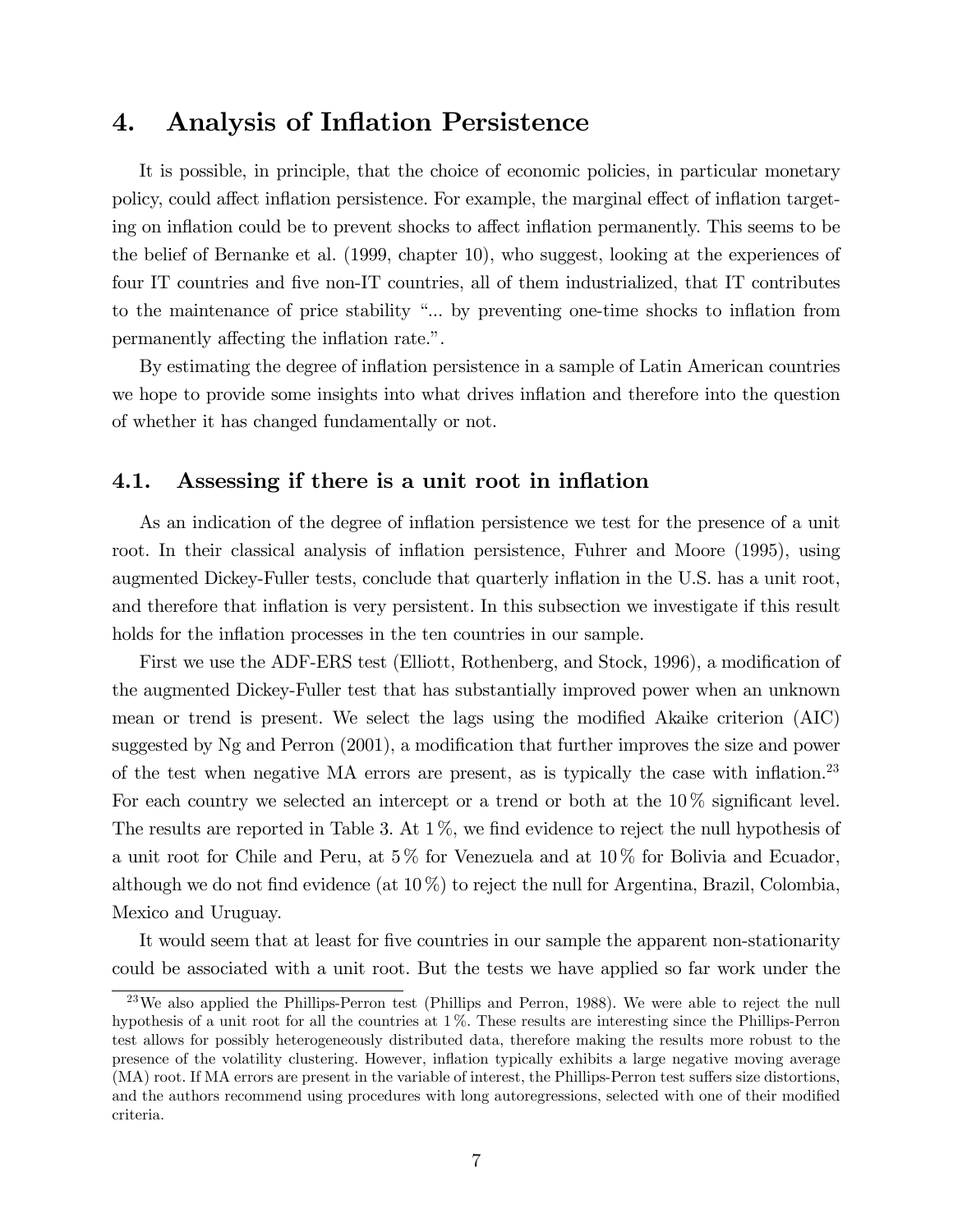assumption that there are no breaks in the stochastic process under consideration. The presence of breaks is not a problem if the null of a unit root is rejected, as is the case for Bolivia, Chile, Ecuador, Peru, and Venezuela, although in these countries there could still be breaks (as we already show in Section 2). The problematic case is when a test cannot reject a unit root, as this rejection could be driven by the presence of breaks. In order to see if this is the case, we apply Kapetanios' (2005) test of a unit root against the alternative of up to m structural breaks to the five remaining countries.<sup>24</sup> The results are reported in the last column of Table 3. We reject the null of a unit root at  $1\%$  for Argentina, Brazil, Colombia and Mexico, and at  $10\%$  for Uruguay.<sup>25</sup> The conclusion from the battery of tests is that the apparent non-stationarity probably does not come from a unit root but from structural breaks, at least for the entire sample.<sup>26</sup> This conclusion is congruent with the fact that all the countries had dramatic changes in their economic policies throughout the sample.

### 4.2. Estimates of the persistence of inflation

Once we have discarded the possibility that the persistence of inflation in the full sample is driven by the presence of a unit root, we proceed to estimate direct measures of ináation persistence. If the series are stationary, a scalar value that can be used to measure the effect of one-time shocks on inflation is the sum of the autoregressive coefficients of an  $AR(p)$ model. There are several reasons of why this sum is a good measure to look at. First, it is positively related to the cumulative impulse response function (Hamilton, 1994). For an AR(p) stationary process,  $\pi_t = \mu + \phi_1 \pi_{t-1} + ... + \phi_p \pi_{t-p} + \varepsilon_t$ , with  $\varepsilon_t \sim \text{iid}(0, \sigma^2)$ , if we define the sum of the autoregressive coefficients as  $\alpha = \sum_{i=1}^{p} \phi_i$ , and if  $\alpha \in (-1, 1)$ , the cumulative effect of a one-time change in  $\varepsilon_t$  on  $\pi_t$ ,  $\pi_{t+1,\dots}$  -the cumulative impulse response- is given by:

$$
\sum_{j=0}^{\infty} \frac{\partial \pi_{t+j}}{\partial \varepsilon_t} = \frac{1}{1-\alpha}.
$$
\n(1)

If  $\alpha$  is close to one, the cumulative effect of a one-time shock is larger than unity, the shock having "second round" effects on  $\pi$ , whereas if  $\alpha$  equals zero, one-time shocks have no ìsecond roundîe§ects, and the only e§ect on ináation is given by the the initial shock. We

 $^{24}$ The methodology proposed by Kapetanios (2005) needs a unit root test and an algorithm to select the breaks. For the test we use the ADF, selecting the number of lags using the modified AIC, while for the algorithm we use Bai and Perron's  $(2001)$  procedure. We set  $m = 1$  because one break was enough to reject the null of a unit root. Because  $m = 1$ , the test we are applying is almost identical to the one proposed by Zivot and Andrews (1992).

<sup>25</sup>The break-dates used in each case are: Argentina, April 1991; Brazil, June 1994; Colombia, May 1998; Mexico, March 1988; and Uruguay, December 1983.

 $^{26}$ However, it is possible that the null hypothesis of unit-root could not be rejected for some sub-samples.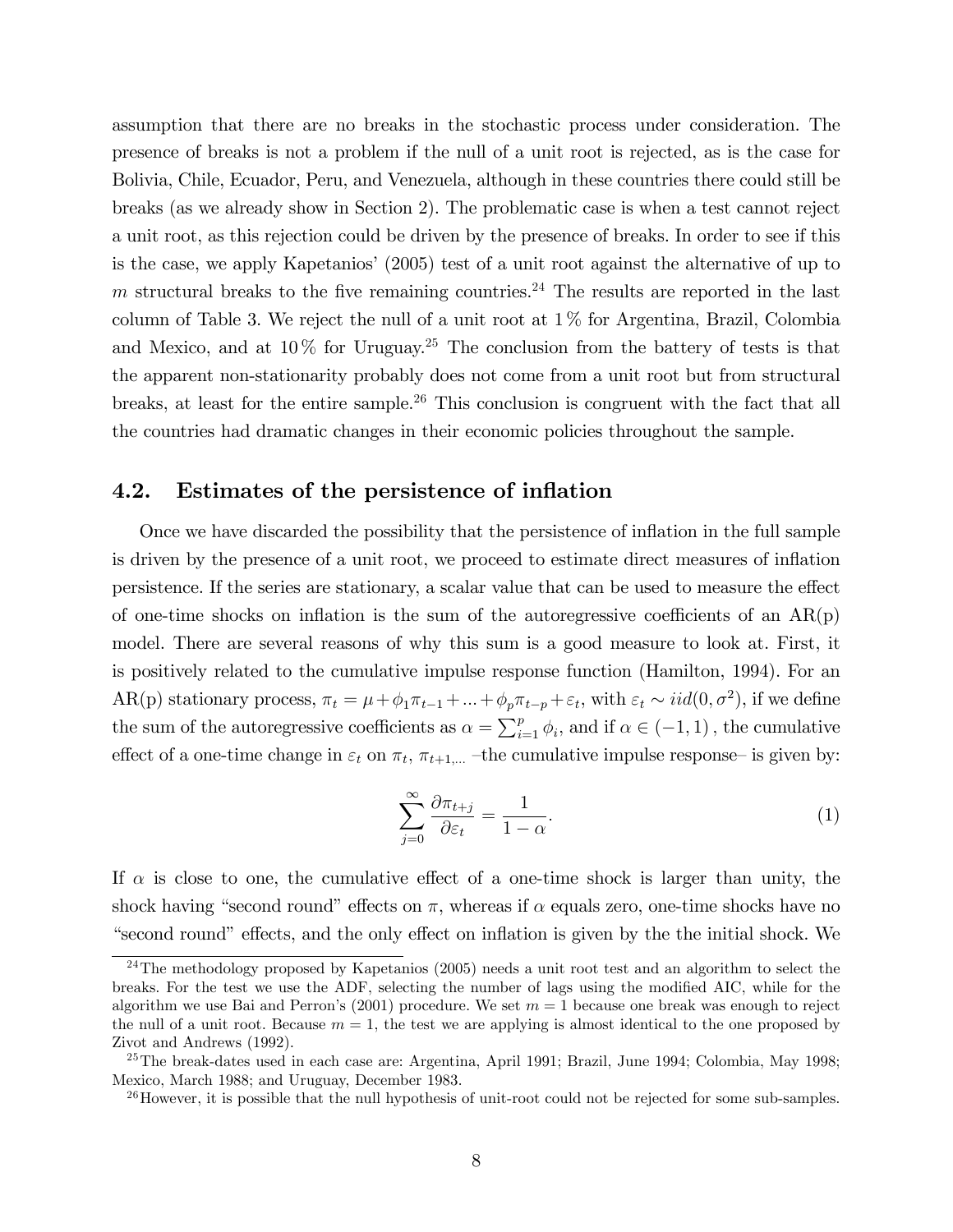would expect countries with sensible monetary policies not to let one time shocks to have permanent effects on inflation.

Second, the sum of the autoregressive coefficients,  $\alpha$ , is also a scalar measure of the persistence of a series.<sup>27</sup> Since the long-run persistence properties of a series are displayed by the impulse response function – for a series with a unit-root this function never dies out, whereas it does for stationary series the cumulative impulse response is also a measure of the long-run persistence. In this sense, series with  $\alpha$  close to one are more persistent than series with  $\alpha$  close to zero. We would expect countries with sensible monetary policies to have impulse response functions of inflation that die out, irrespective of the shape of the impulse response.<sup>28</sup>

Finally,  $\alpha$  is a monotone transformation of the spectral density function at frequency zero:  $S_y(0) = \frac{\sigma^2}{(1-\sigma^2)}$  $\frac{\sigma^2}{(1-\alpha)^2}$ . The spectrum at zero frequency is a measure of the low-frequency autocovariance of the series and is proportional to the asymptotic variance of the sample mean of  $\pi$ . If for a particular country  $\alpha$  is close to zero, then the long-run variance of inflation would be determined only by the variance of  $\varepsilon$ . We would expect countries with sensible monetary regimes to try to decrease the long-run variance of inflation to the minimum.<sup>29</sup>

To estimate  $\alpha$  we first use the full sample and then estimate it using three sub-samples, one for each decade. The first covers the period from January 1980 to December 1989, the second from January 1990 to December 1999, and the third from January 2000 to June 2006. The partition is arbitrary, but we want to see how inflation's stochastic process changed from a period with fiscal dominance (roughly the 1980s) to a period without fiscal dominance and where half of the countries in our sample had adopted inflation targeting (the 2000s).

For the full sample and for each sub-sample per country we do an OLS estimation of a Dickey-Fuller re-parametrization of the  $AR(p)$  model that includes a constant and a trend:

$$
\pi_t = \mu + \beta t + \alpha \pi_{t-1} + \psi_1 \Delta \pi_{t-1} + \dots + \psi_{p-1} \Delta \pi_{t-p+1} + \varepsilon_t,
$$
\n(2)

where the coefficient attached to the first lag of inflation,  $\alpha$ , is the sum of the autoregressive coefficients (Dickey and Fuller, 1979). Since the data is monthly and is not seasonally adjusted we start with twelve lags and select the best model according to the modified AIC (Ng and

 $27$ Pivetta and Reis (forthcoming) applies this and other methods to estimate inflation persistence in the United States. They discuss the benefits and shortcomings of each measure.

<sup>&</sup>lt;sup>28</sup>Although as pointed out by Andrews and Chen (1994), the cumulative impulse response is a useful measure to compare different series only if the impulse responses across the series are of the same basic shape.

 $29$ For example, a strict inflation targeter would try to reduce the variance of inflation to the minimum, which is given by the variance of  $\varepsilon$ . But a flexible inflation targeter (with considerations for output in the loss function) would try to be as close as possible to this minimum, in accordance to the considerations for output.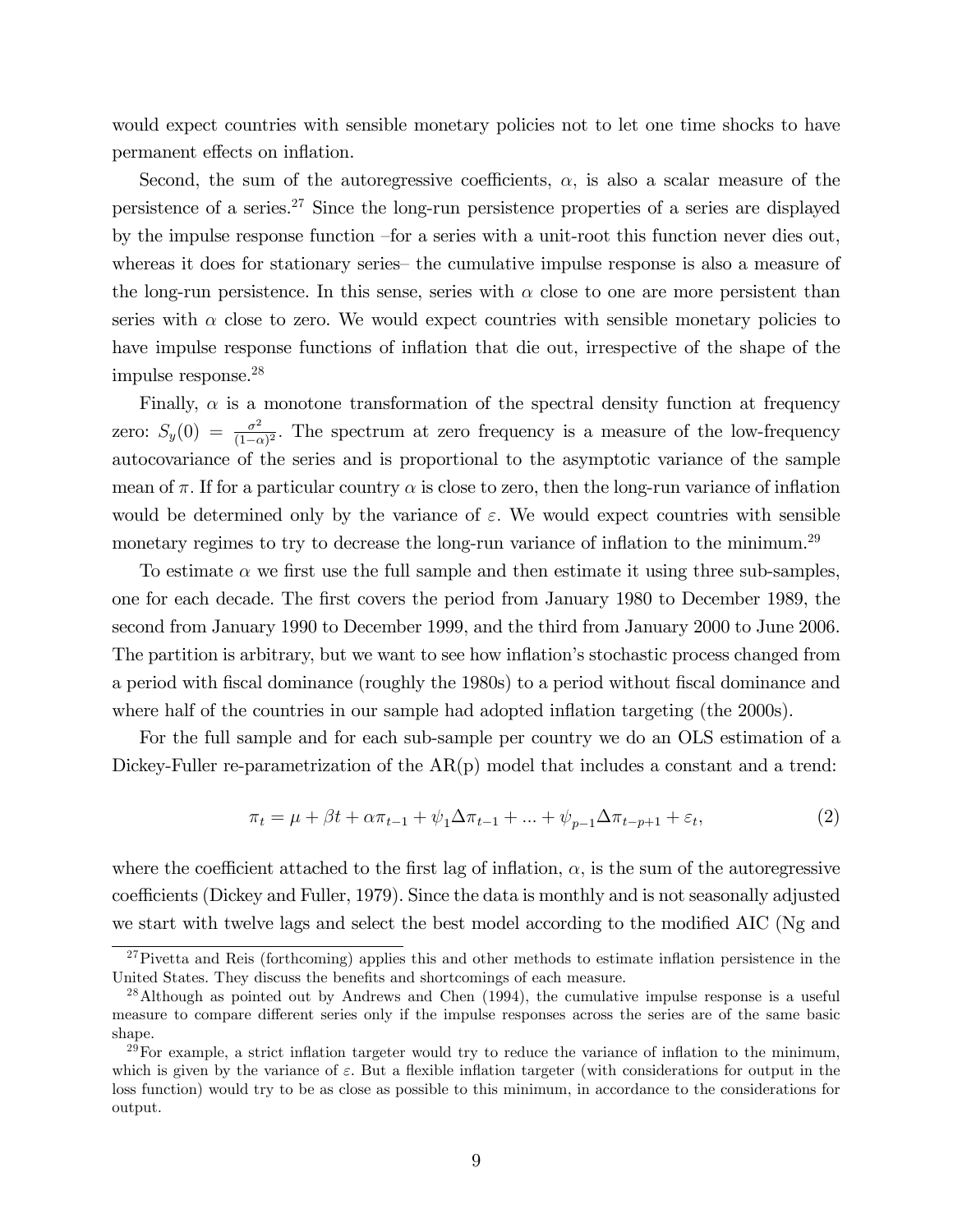Perron, 2001), with the restriction that all the models should have at least  $\psi_1$ . Table 4 reports the estimated value of  $\alpha$  for each country and sub-sample, as well as 90 % confidence intervals, calculated using Hansen's (1999) Grid-Bootstrap, using 200 gridpoints and 1000 bootstrap replications at each gridpoint.<sup>30</sup>

For the full sample, with the exception of Chile, all the countries seem to have high persistence, as reflect by the fact that the lower bounds of the confidence intervals (CIs) are above 0.5. If we invert these CIs, they can be thought of as a test for a unit root at the  $10\%$  significance level, with CIs including one providing evidence of a unit root. For Öve countries, Argentina, Bolivia, Colombia, Ecuador and Uruguay a unit root can not be rejected, as the upper bounds for these countries are above 1, whereas four countries are very close to having a unit root (Brazil, Mexico, Peru, and Venezuela), as their upper bounds are above 0.85. These results seem to contrast with our previous conclusion, but there are two important caveats. First, these are not formal unit root tests, and the fact that the CIs include one should only be taken as evidence of very high persistence. Second, so far we have not corrected for the presence of breaks in the mean when applying this methodology.

Looking at the results from the sub-samples, the persistence seems to be decreasing through time. During the 1980s, for six countries one is inside their CIs, while this only happens for 2 countries in the 1990s and for 1 country in the 2000s. With respect to the information in the lower bounds, only 2 are below 0.5 in the 1980s and 2 are very close to 0.5, whereas 4 are below that level in the 1990s and 5 in the  $2000s$ .<sup>31</sup>

For the results per-country we look at the CIs across sub-samples to see if they intersect each other. If they do not, this can be taken as evidence that a change in persistence has taken place. If this is the case we report the direction of the change. Otherwise, this can be taken as evidence that the persistence has not changed. Although we are not formally testing for a change in the persistence of inflation, looking at the information in the CIs for different samples is informative about the behavior of persistence through time.

According to this set of results, inflation persistence does not seem to change in four countries. For Argentina and Venezuela, persistence seems to be high for the whole period (0.83 is a number that can be included in all the per-decade CIs, yet there seems to be some evidence that persistence in Argentina may have decreased a little after the 1980s). Chile seems to have had low persistence throughout, around  $0.25^{32}$  Colombia seems to have had

<sup>&</sup>lt;sup>30</sup>The OLS estimates of  $\alpha$  are biased (Andrews and Chen, 1994), but the confidence intervals have correct first-order asymptotic coverage as shown by Hansen (1999).

<sup>&</sup>lt;sup>31</sup>These results partially support the evidence of Bernanke et al. (1999) and Levin et al. (2004) that the long-run persistence of inflation appears to decrease under inflation targeting.

<sup>&</sup>lt;sup>32</sup>Chile seems to be ahead on their monetary policy with respect to the rest of the countries analyzed. In this sense, a major change in persistence may have happened between the 1970s and the 1980s.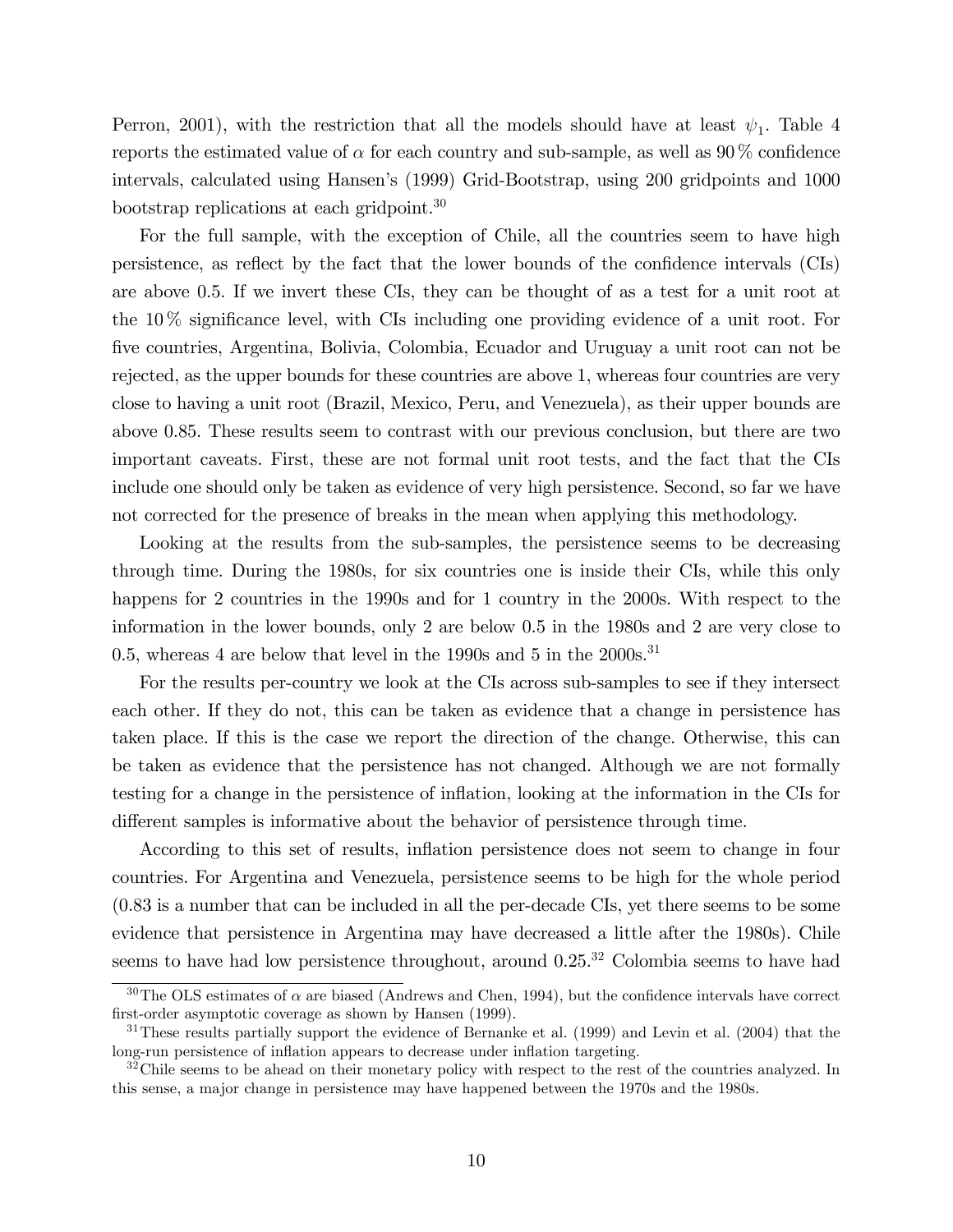medium persistence throughout. For four countries we find that the persistence seems to have decreased. The more dramatic changes seem to have occurred in Mexico and Peru, that went from possibly having a unit root in the eighties to numbers below  $0.5$  in recent times.<sup>33</sup> Ecuador also seems to have had a reduction in the persistence of its inflation, also close to a unit root in the eighties, but the recent number seems to be around 0.5. Brazil presents some evidence of a decline in the persistence, despite the fact that 0.7 is a number that can be included in all the per-decade CIs, the last interval is very wide and the point estimate is close to zero. There is only one country where inflation persistence seems to have increased, Uruguay, where our measure of persistence went from below 0.5 in the eighties to above 0.5 in recent times. Finally, for Bolivia we have mixed results. Bolivia stars very close to a unit root, then goes below 0.5, then up again to high levels.

The measure of persistence that we are using is very sensitive to the modelling of the deterministic component. The inclusion or not of a trend or an intercept sometimes can change the estimates of persistence dramatically. In Section 2 we reported results from structural break tests where it is clear that the mean of ináation in the ten countries has changed through time. To see how robust our results are to these changes, we estimate the persistence of inflation using the series of inflation controlling for their time-varying means. To de-mean each series we subtract the mean of each sample between structural breaks from the original series.<sup>34</sup> In this way we are treating the breaks as deterministic and unrelated to the persistence, in contrast to the exercise above, where these changes are treated as related to the persistence. The results for inflation without breaks are reported in Table 5. In general the measures of persistence are below those reported in Table 4, for instance no country seems to have a unit root. The qualitative results do not change for six countries, Chile, Colombia, Mexico, Peru, Uruguay and Venezuela. However, Argentina and Bolivia now seem to have a reduction in the persistence, while Brazil and Ecuador now seem to have an unchanged persistence.

One potential criticism to the results presented so far is that the division of the subsamples is arbitrary. We agree, but we also think that these results reflect what is actually happening to inflation processes in Latin America. To show that our results are not sample dependent, we estimated our measure of ináation persistence for each country using a 72 months rolling window and inflation without adjusting for the breaks.<sup>35</sup> We want to see how

<sup>&</sup>lt;sup>33</sup>Evidence on the reduction in the persistence of inflation in Mexico can be found in Ramos-Francia and Torres (2006).

 $34$ This is equivalent to estimate equation (2) using dummy variables to take into account the changes in the level of inflation.

 $35$  For each country we estimate the Dickey Fuller re-parametrization in a 72 months rolling window using always 12 lags, a constant, and no trend. We generate a time series with the coefficients corresponding to the lagged inflation for each country.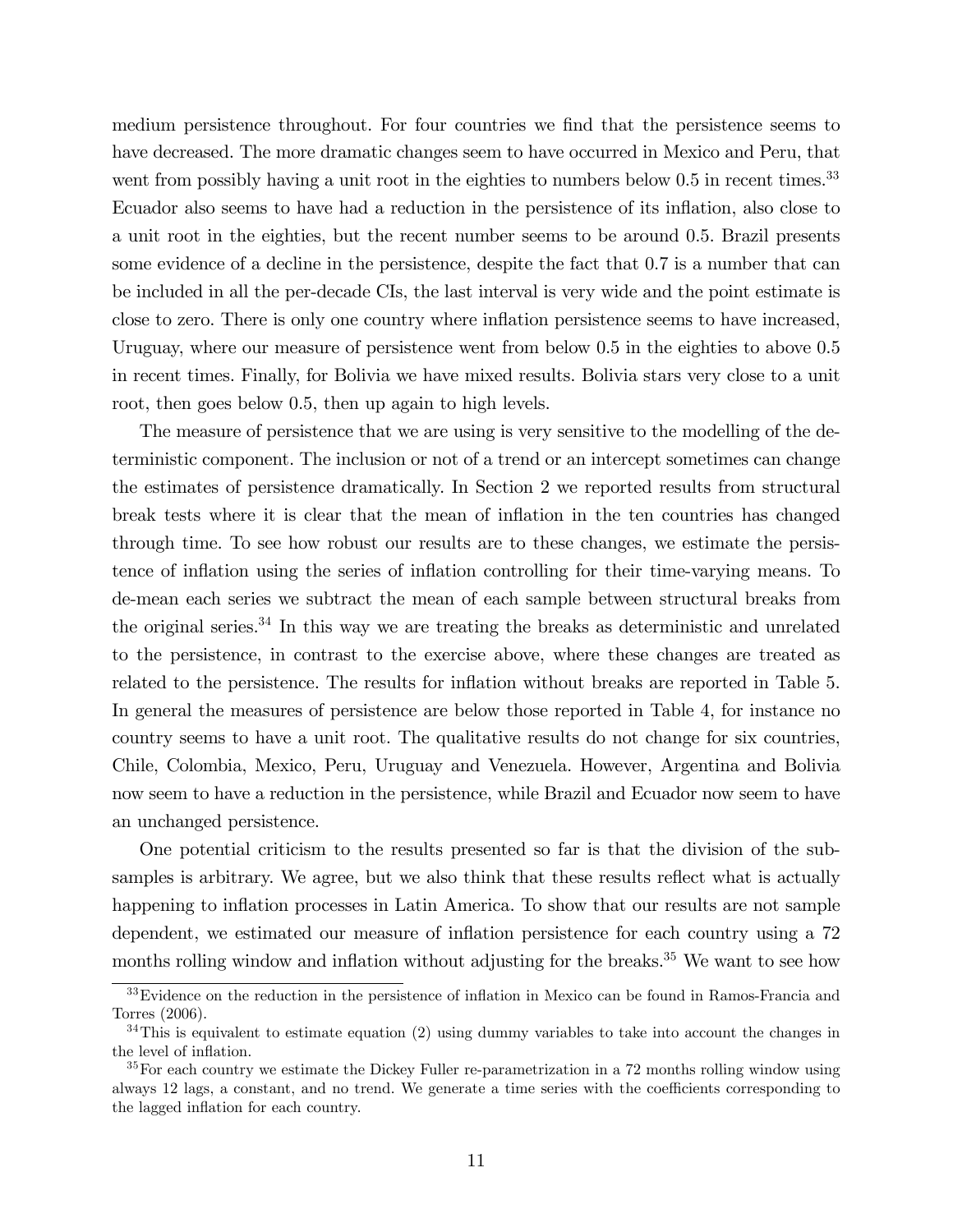the time series of the sums evolved over time. This strategy is in between the strategy of not controlling for the breaks at all (results presented in Table 4) and the strategy of fully controlling for the breaks (results presented in Table 5). The results are shown in Figure 2. What we found is that the point estimates are very volatile, which supports our previous decision of basing our analysis on the confidence intervals and not on the point estimates. Despite the volatility, the patterns are in general consistent with the results obtained with the estimations per-decade as shown in Table 5.

### 4.3. Estimates of the inflation spectra

One more exercise is informative about the persistence of inflation in each country: to look at estimates of the spectrum of each series not only at frequency zero, but at all frequencies. In fact, the spectrum has more information about the persistence of a series than what is reflected at frequency zero. As we have seen, the zero frequency is related to the cumulative effect of shocks on inflation (our measure of persistence), but the other frequencies give us an idea of how important is the long run effect with respect to high frequency movements. As shown in Granger (1966), the typical spectral shape of an economic variable has a hump shape, with the long run effects dominating the short run ones (i.e., most of the power is at the lower frequencies). This is indeed the case for ináation in the ten countries for the full sample if the spectra are estimated using inflation without adjusting for the structural changes in the mean (results not reported). However, as can be seen in Figure 3, when we use the data adjusted for the changes in the mean, the typical shape is not present anymore in some countries.<sup>36</sup> These countries are Chile, where the short-run variance seems relatively more important, Colombia and Peru, that seem to have a relatively low crossing at frequency zero but also present relatively high variance at low frequencies, and Uruguay, where the variance at all but the higher frequencies seems important.

In the same way that sensible monetary policies may try to reduce the mean, the variance, and the persistence of inflation, it is sensible to think that good policies, or other changes that have a positive effect on inflation, may affect the shape of the inflation spectrum. In particular, sensible monetary policies means that the variance of ináation is not dominated by low frequency but by high frequency components. A lower variance affects the height of the spectrum, but not necessarily its shape. A lower persistence, as we saw, implies a lower

 $36$  In Figures 3 and 4 the x-axis indicates the frequency (or inverted horizon) in fractions of  $\pi$ . For example, the zero frequency means the horizon for the spectrum is infinite periods, whereas frequency 0.5 means the horizon for the spectrum is 4 periods, frequency 0.2 means 20 periods and so on. Since the data are monthly, one period is a month. The y-axis is the spectrum estimated for each frequency, and indicates the relative importance of the components in terms of their contribution to the overall variance (Granger (1966)). The spectra are estimated nonparametrically using a tent window with a width of 25.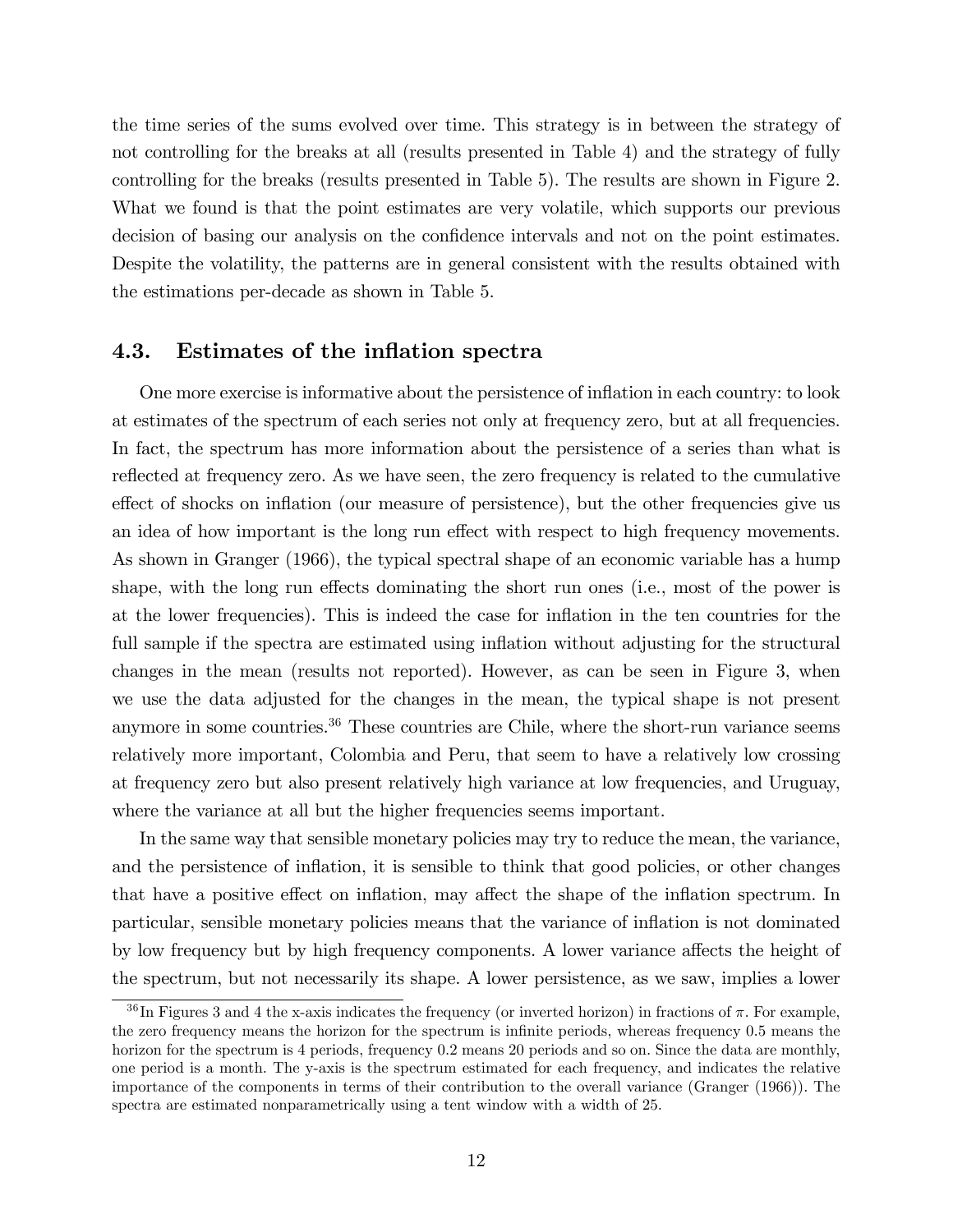intercept (at zero frequency), but these again does not necessarily mean a change in the shape of the density. To see if a change in the shape has occurred we estimated the spectrum for the first ten and the last ten years in our sample (using the data without the time-varying mean) and plot the resulting graphs in the same figure for each country (Figure 4).<sup>37</sup>

Figure 4 shows that the estimated spectral density is lower in the second sub-sample for all countries except Ecuador. This merely reflects what we have already seen in Table 1 about the dramatic reductions in the standard deviations (except for Ecuador). However, interestingly enough, the shape has changed in some countries, in particular Argentina, Bolivia, Chile, Peru and Uruguay. Most of these changes go from the typical spectral shape to a shape that has power concentrated at higher frequencies (reducing the relative importance of the long run), except in the case of Uruguay, that shows the opposite. This evidence points to the fact that all the economic changes documented in Section 2, that had most of their effects on the mean of inflation, also changed the relative importance of different frequencies on the variance of inflation, at least on some countries.

### 5. Conclusions

The study of countries from Latin America allows us to control for the effects of large external shocks that affect the region as a whole. In this context, the changes in the mean and the persistence of inflation that we document give insights about the evolving structure of inflation in LAC.

Our main conclusion is that the persistence is high in the region and has only decreased in a few countries. In fact, we find that the main change in the inflation process over the past two and a half decades in LAC has been the decline in the mean of inflation, a result that supports the Öndings of Cecchetti and Debelle (2006) for a sample of industrialized countries.<sup>38</sup> However, the fact that the degree of persistence is, by historical standards, currently low in at least five of the ten countries analyzed contrasts with the common view that high inflation persistence is a structural part of an economy and favors the alternative that changes in monetary policy can affect inflation persistence.

In this respect, several changes in monetary policy have been used to explain changes in inflation. In particular, in Latin America the end of fiscal dominance and more recently ináation targeting have been highlighted in this regard. The results presented in this paper

<sup>&</sup>lt;sup>37</sup>Since low frequencies are related to the very long run, the fact that we only have three and a half decades of data makes the estimation of the spectrum a difficult task. This has a larger effect for the spectra estimated with only ten years of data. Since  $\alpha$  is a monotone transformation of the spectrum at zero frequency, this caveat also applies to our estimates of the persistence of inflation.

<sup>38</sup>Their sample also includes Chile.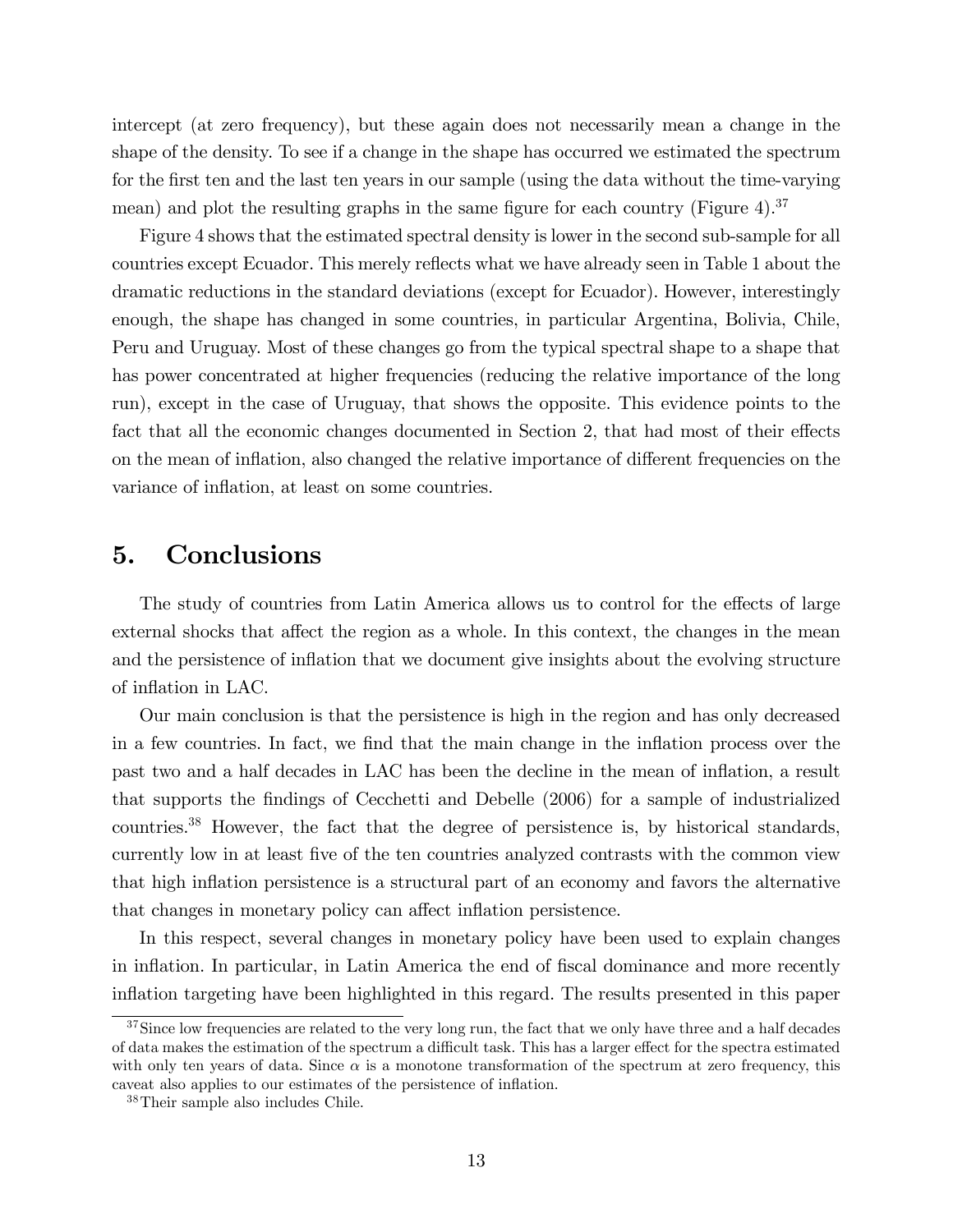suggest that the end of fiscal dominance is something that had profound effects on the dynamics of inflation, in particular lowering its mean and possibly its persistence. In contrast, the effects of inflation targeting are far from clear. First, because the mean and the variance of ináation have declined in all countries, and second because, although it appears that for inflation targeting countries in our sample the persistence of inflation does decline, the endogeneity involved prevents us from making strong conclusions about it. In addition, we have the case of Chile, for whom it seems that inflation persistence was already low before the adoption of inflation targeting, and the case of Ecuador, that apparently has achieved a low degree of inflation persistence without inflation targeting but with dollarization since 2000.

In this paper we have documented changes in the reduced forms of inflation for the ten largest Latin American economies. Lucas (1976) made us aware that, under rational expectations, reduced form coefficients are a function of so-called deep structural parameters. Future research should look at the implications for these deep structural parameters from the fact that reduced form equations have changed in several dimensions in these countries.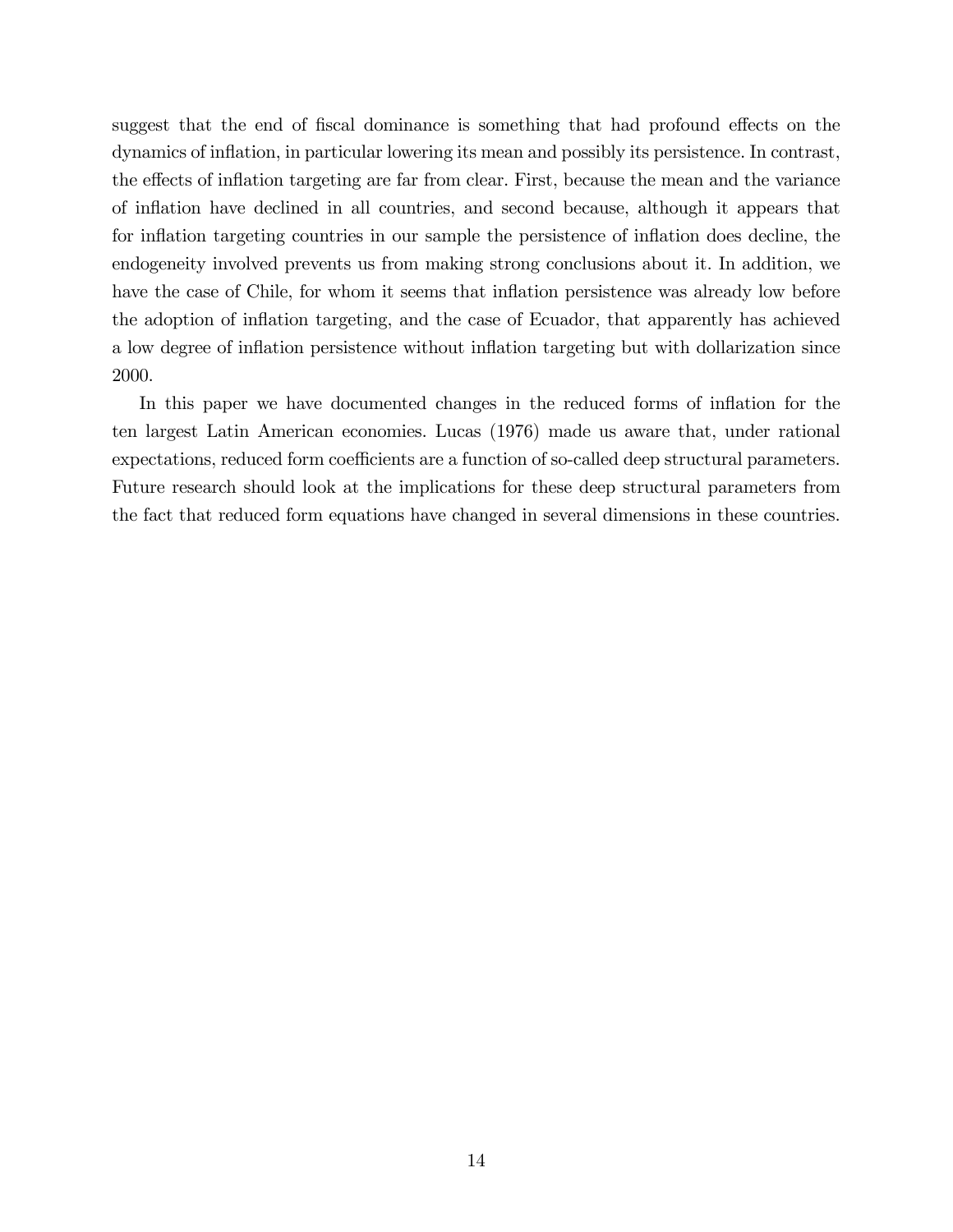## References

- [1] Altissimo, Filippo, Laurent Bilke, Andrew Levin, Thomas Matha, and Benoit Mojon. 2006. "Sectoral and Aggregate Inflation Dynamics in the Euro Area." Journal of the European Economic Association 4:585-593.
- [2] Andrews, Donald W.K. and Hong-Yuan Chen. 1994. "Approximately Median-Unbiased Estimation of Autoregressive Models." Journal of Business and Economic Statistics 12:187-204.
- [3] Bai, Jushan and Pierre Perron. 1998. "Estimating and Testing Linear Models with Multiple Structural Changes." Econometrica 66:47-78.
- [4] Bai, Jushan and Pierre Perron. 2001. "Computation and Analysis of Multiple Structural Change Models." Journal of Applied Econometrics 18:1-22.
- [5] Batini, Nicolleta. 2002. "Euro Area Inflation Persistence." *ECB working paper* 201.
- [6] Bennatti, Luca. 2005. "UK Monetary Regimes and Macroeconomic Stylised Facts." Bank of England working paper 290.
- [7] Bernanke, Ben S., Thomas Laubach, Frederic S. Mishkin, Adam S. Posen. 1999. Inflation Targeting. Lessons from the International Experience. New Jersey:Princeton University Press.
- [8] Boughton, James M. 2001. Silent Revolution: The International Monetary Fund, 1979- 1989. Washington: International Monetary Fund, 266-537.
- [9] Cecchetti, Stephen G., Guy Debelle. 2006. "Has the inflation process changed?"  $Eco$ nomic Policy 21:311-354.
- [10] Clark, Todd, E. "Disaggregate Evidence on the Persistence of Consumer Price Inflation." Journal of Applied Econometrics, forthcoming.
- [11] Cogley, Timothy, and Thomas J. Sargent. 2005. "Drifts and Volatilities: Monetary Policies and Outcomes in the Post World War II U.S." Review of Economic Dynamics 8:262-302.
- [12] Corbo, Vittorio, and Klaus Schmidt-Hebbel. 2001. "Inflation Targeting in Latin America." Working Paper 105, Banco Central de Chile.
- [13] Daal, E., A. Naka, and B. Sánchez. 2005. "Re-examining Inflation and Inflation Uncertainty in Developed and Emerging Countries." *Economics Letters* 180-6.
- [14] Dickey, D.A., W.A. Fuller. 1979. "Distribution of the Estimators for Autoregressive Time Series with a Unit Root." Journal of the American Statistical Association 74:427-431.
- [15] Elliott, Graham, Thomas J. Rothenberg and James H. Stock. 1996. "Efficient Tests for an Autoregressive Unit Root." Econometrica 64:813-36.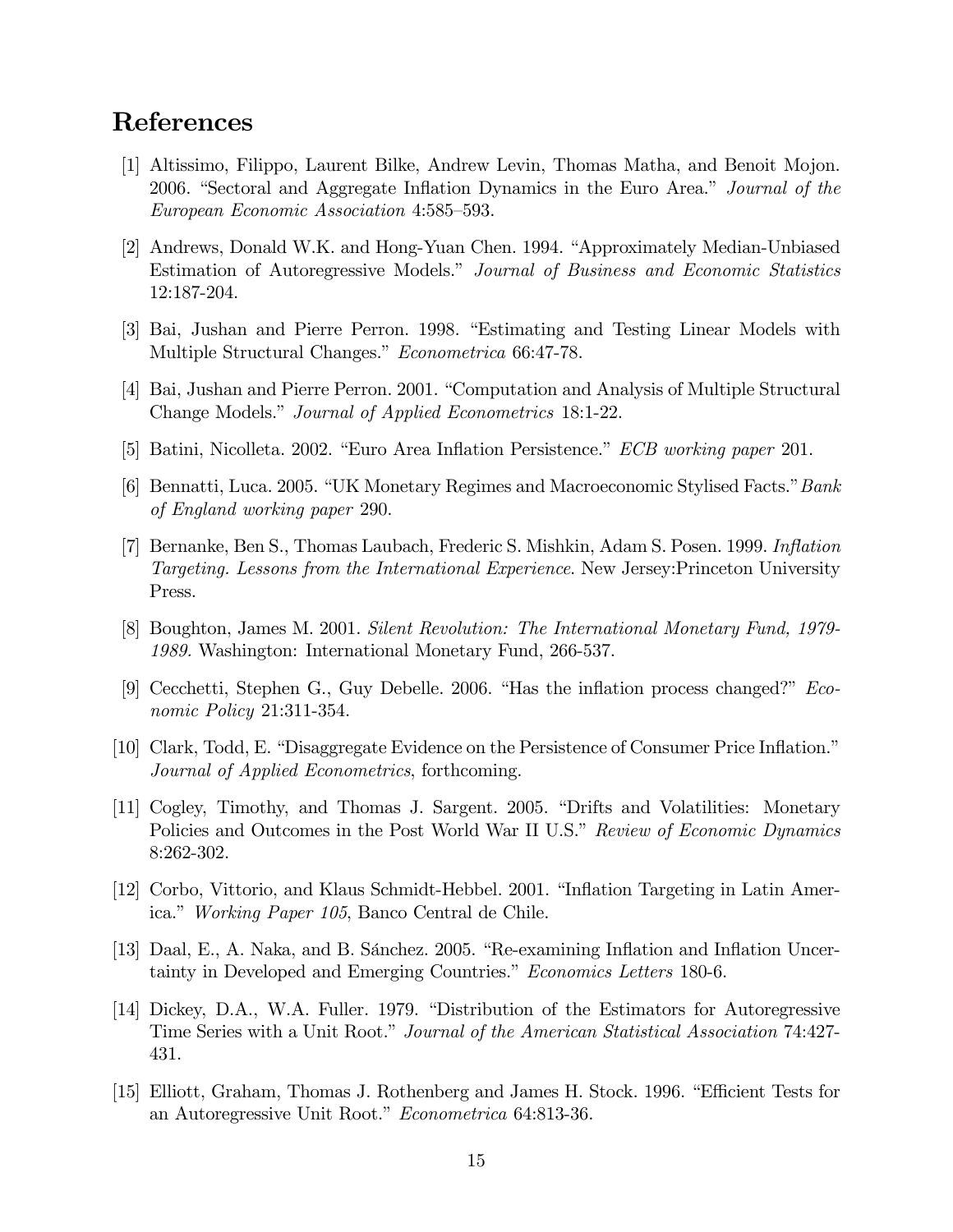- [16] Engle, Robert. 1982. "Autoregressive Conditional Heteroscedasticity with Estimates of the Variance of United Kingdom Inflation." Econometrica 50:987-1008.
- [17] Fuhrer, Jeff, and George Moore. 1995. "Inflation Persistence." *Quarterly Journal of*  $Economics 110:127-159.$
- [18] Gadea, María Dolores, and Laura Mayoral. 2006. "The Persistence of Inflation in OECD Countries: A Fractionally Integrated Approach." International Journal of Central Banking 2:51-104.
- [19] Granger, Clive W.J. 1966. "The Typical Spectral Shape of an Economic Variable." Econometrica 34:150-161.
- [20] Hamilton, James D. 1994. Time Series Analysis. New Jersey:Princeton University Press.
- [21] Hansen, Bruce E. 1999. "The Grid Bootstrap and the Autoregressive Model." The Review of Economics and Statistics 81:594-607.
- [22] Hendry, David F. 1996. "A Theory of Co-Breaking." Mimeo, Nuffield College, University of Oxford.
- [23] Kapetanios, George. 2005. "Unit-Root Testing Against the Alternative Hypothesis of up to *m* Structural Breaks." *Journal of Time Series Analysis* 26:123-33.
- [24] Levin, Andrew T., Fabio M. Natalucci, and Jeremy M. Piger. 2004. "The Macroeconomic Effects of Inflation Targeting." Federal Reserve Bank of St. Louis Review 86(4):51-80.
- [25] Levin, Andrew T., and Jeremy M. Piger. 2004. "Is Inflation Persistence Intrinsic in Industrial Countries? " ECB Working Paper 334.
- [26] Lucas, Robert E., Jr. 1976. "Econometric Policy Evaluation: A Critique." Carnegie-Rochester Conference Series on Public Policy 1:19-46.
- [27] Ng, Serena and Pierre Perron. 2001. "Lag Length Selection and the Construction of Unit Root Tests With Good Size and Power." Econometrica 69:1519-54.
- [28] Phillips, Peter C.B. and Pierre Perron. 1988. "Testing for a Unit Root in Time Series Regression." *Biometrika* 75:335-46.
- [29] Pivetta, Frederic and Ricardo Reis. "The Persistence of Inflation in the United States." Journal of Economic Dynamics and Control, forthcoming.
- [30] Ramos-Francia, Manuel and Alberto Torres. 2006. "Inflation Dynamics in Mexico: A Characterization using the New Phillips Curve." Working Paper, Banco de México.
- [31] Rogoff, Kenneth. 2003. "Globalization and Global Disinflation." In Monetary Policy and Uncertainty: Adapting to a Changing Economy, Federal Reserve Bank of Kansas City.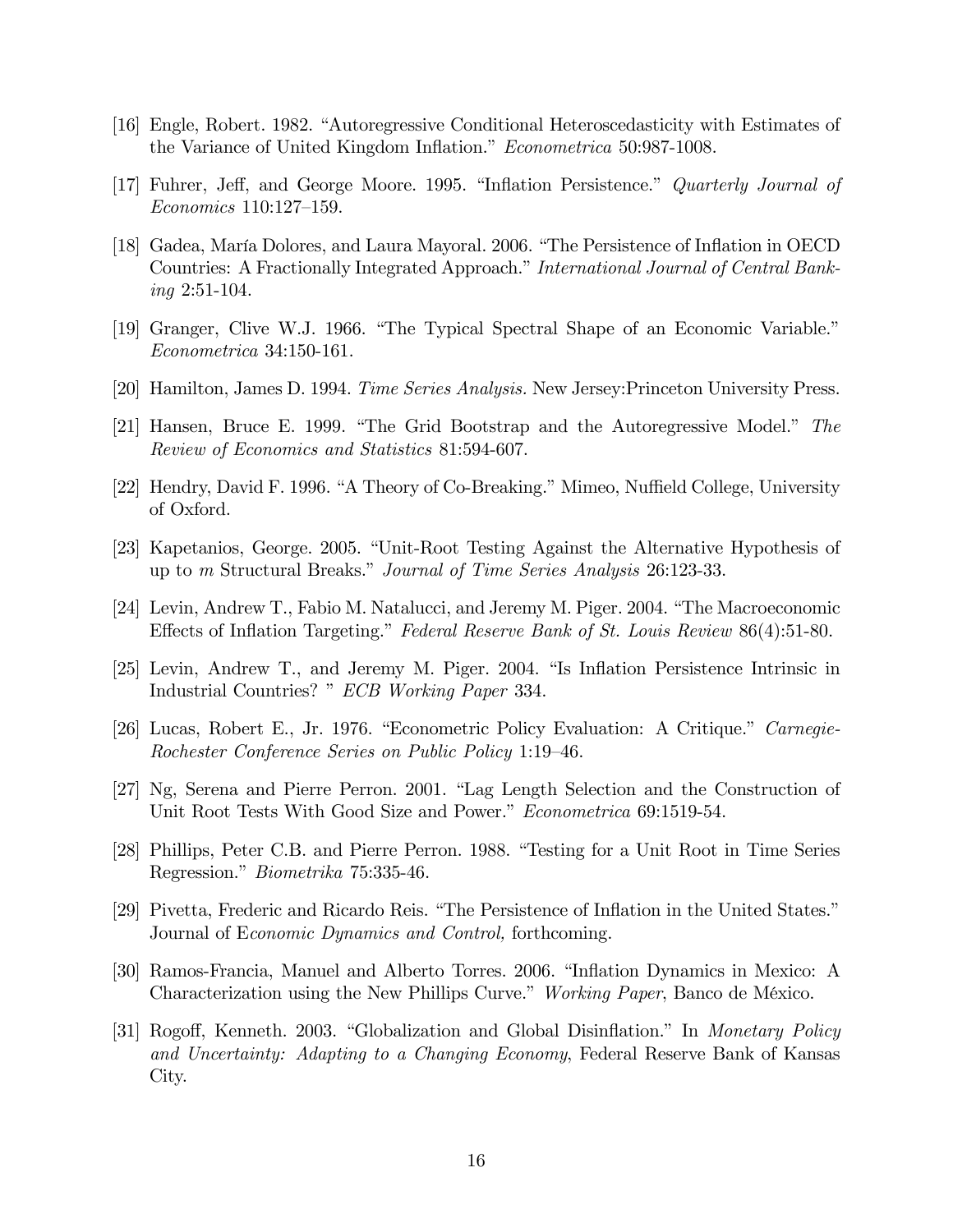- [32] Sargent, Thomas J. 1999. The Conquest of American Inflation. New Jersey: Princeton University Press.
- [33] Schmidt-Hebbel, Klaus, and Alejandro Werner. 2002. "Inflation Targeting in Brazil, Chile and Mexico: Performance, Credibility, and the Exchange Rate." Economía 2(2):31-89.
- [34] Sims, Christopher A. and Tao Zha. 2006. "Were There Regimen Switches in U.S. Monetary Policy?" American Economic Review 96:54-81.
- [35] Singh, Anoop, AgnËs Belaisch, Charles Collyns, Paula De Masi, Reva Krieger, Guy Meredith, and Robert Rennhack. 2005. "Stabilization and Reform in Latin America: A Macroeconomic Perspective on the Experience Since the Early 1990s." IMF Occasional Paper, 238, Chapter 4.
- [36] Stock, James H. 2001. Comment on "Evolving post-World War II U.S. Inflation Dynamics." NBER Macroeconomics Annual 16:379-387.
- [37] Taylor, John. 2000. "Low Inflation, Pass-Through, and the Pricing Power of Firms." European Economic Review 44:1389-1408.
- [38] Zivot, E. and Donald W.K. Andrews. 1992. "Further Evidence on the Great Crash, the Oil Price Shock and the Unit Root Hypothesis." Journal of Business and Economic  $Statistics\ 10:251-270.$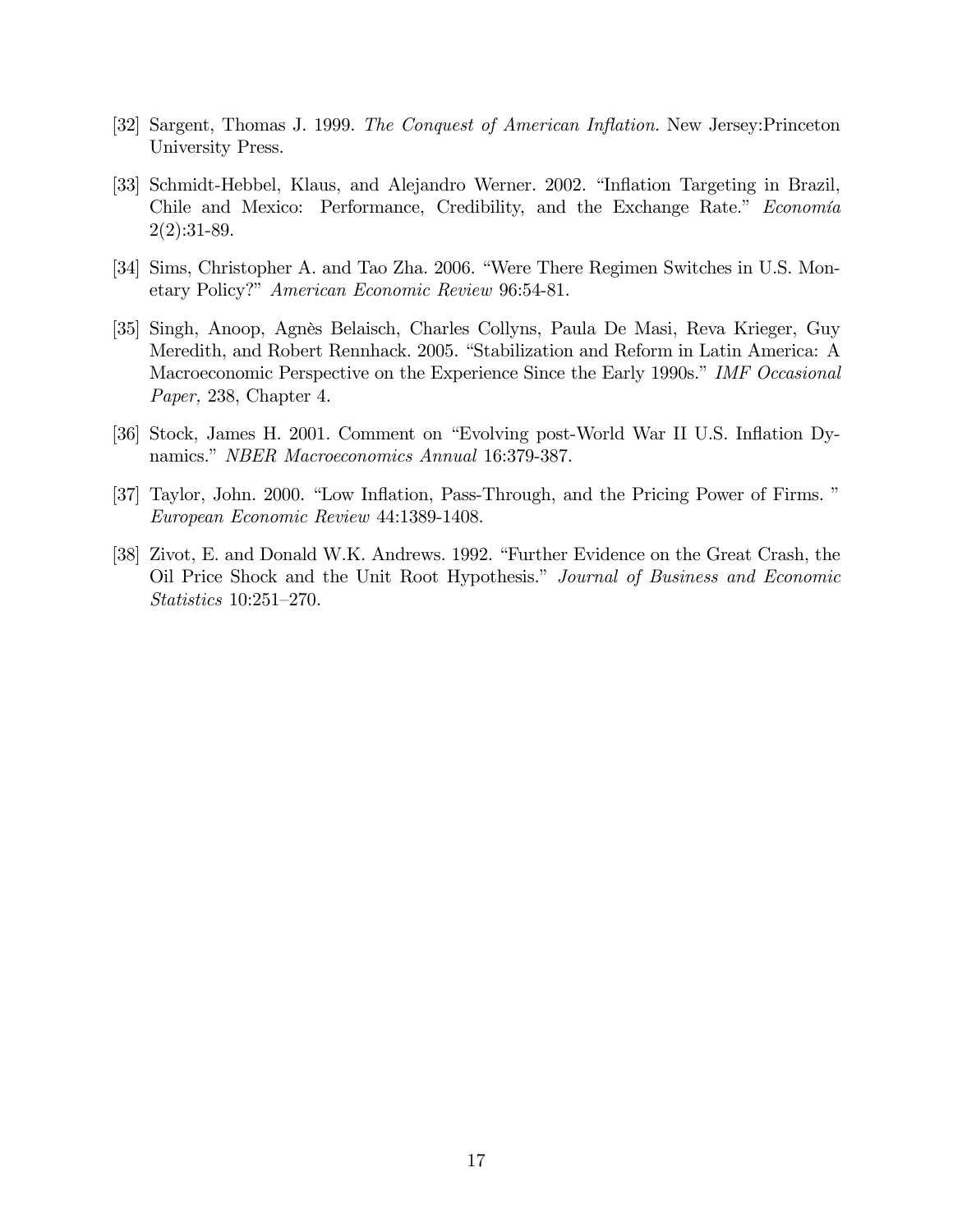# Appendix

We obtained the data for the consumer price index for each country from:

Argentina: Instituto Nacional de Estadística y Censos de la República Argentina. Bolivia: Instituto Nacional de Estadística, Bolivia. Brazil: Instituto Brasileiro de Geografia e Estatistica. Chile: Banco Central de Chile. Colombia: Banco de la República de Colombia. Ecuador: Instituto Nacional de Estadística y Censos, Ecuador. Mexico: Banco de México. Peru: Banco Central de Reserva del Perú. Uruguay: Instituto Nacional de Estadística, República Oriental de Uruguay. Venezuela: Banco Central de Venezuela.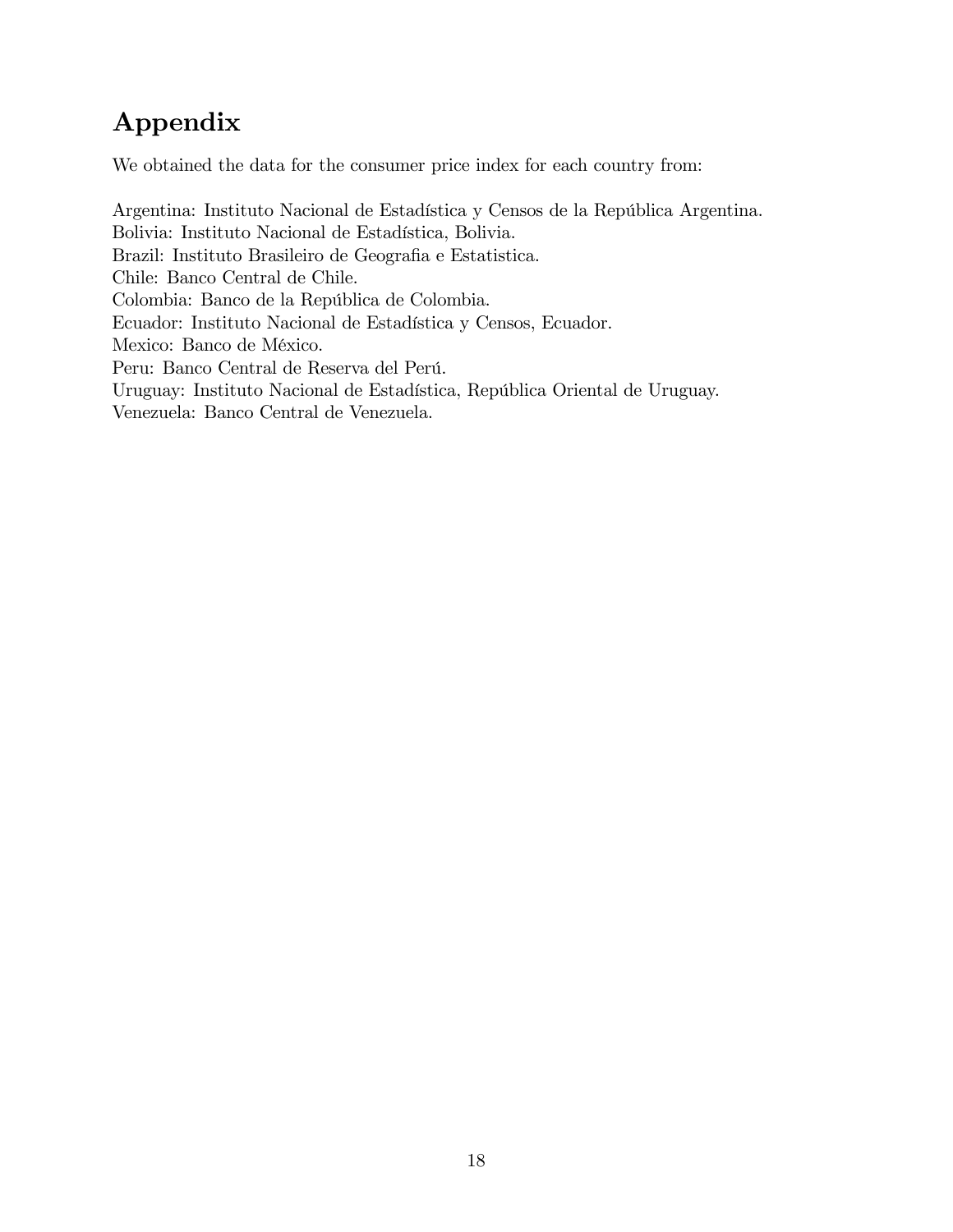|                | 1980-2006 |                                     |      |       | <b>1980s</b>                        |      |       | 1990s                               |      |      | 2000-2006:06                        |      |  |  |
|----------------|-----------|-------------------------------------|------|-------|-------------------------------------|------|-------|-------------------------------------|------|------|-------------------------------------|------|--|--|
|                | Mean      | <b>Standard</b><br><b>Deviation</b> | ρ    | Mean  | <b>Standard</b><br><b>Deviation</b> | ρ    | Mean  | <b>Standard</b><br><b>Deviation</b> | ρ    | Mean | <b>Standard</b><br><b>Deviation</b> | ρ    |  |  |
| Argentina      | 7.02      | 16.56                               | 0.75 | 14.60 | 21.63                               | 0.76 | 3.57  | 12.93                               | 0.64 | 0.75 | 1.47                                | 0.75 |  |  |
| <b>Bolivia</b> | 4.86      | 15.35                               | 0.73 | 12.93 | 23.42                               | 1.01 | 0.76  | 0.87                                | 0.62 | 0.29 | 0.59                                | 0.82 |  |  |
| <b>Brazil</b>  | 9.48      | 14.86                               | 0.67 | 11.76 | 9.41                                | 0.67 | 13.10 | 20.77                               | 0.64 | 0.59 | 0.54                                | 0.13 |  |  |
| <b>Chile</b>   | 0.99      | 1.53                                | 0.31 | 1.59  | 2.10                                | 0.21 | 0.89  | 1.01                                | 0.58 | 0.25 | 0.37                                | 0.58 |  |  |
| Colombia       | 1.40      | 0.99                                | 0.91 | 1.76  | 0.98                                | 0.90 | 1.62  | 0.93                                | 0.92 | 0.54 | 0.48                                | 0.85 |  |  |
| <b>Ecuador</b> | 2.33      | 2.12                                | 0.83 | 2.48  | 1.86                                | 0.88 | 2.81  | 1.86                                | 0.80 | 1.42 | 2.54                                | 0.74 |  |  |
| <b>Mexico</b>  | 2.29      | 2.47                                | 0.93 | 4.31  | 2.79                                | 0.93 | 1.51  | 1.16                                | 0.92 | 0.42 | 0.33                                | 0.75 |  |  |
| Peru           | 7.10      | 25.77                               | 0.30 | 10.84 | 13.83                               | 0.79 | 7.98  | 39.27                               | 0.20 | 0.17 | 0.34                                | 0.44 |  |  |
| <b>Uruguay</b> | 2.73      | 2.38                                | 0.85 | 3.83  | 2.29                                | 0.83 | 2.95  | 2.32                                | 0.89 | 0.74 | 0.94                                | 0.78 |  |  |
| Venezuela      | 2.20      | 2.08                                | 0.85 | 1.72  | 2.52                                | 0.72 | 3.14  | 1.76                                | 0.95 | 1.49 | 1.00                                | 0.76 |  |  |
| Average        | 4.04      | 8.41                                | 0.71 | 6.58  | 8.08                                | 0.77 | 3.83  | 8.29                                | 0.71 | 0.67 | 0.86                                | 0.66 |  |  |

Table 1. Inflation Statistics (Monthly % Change)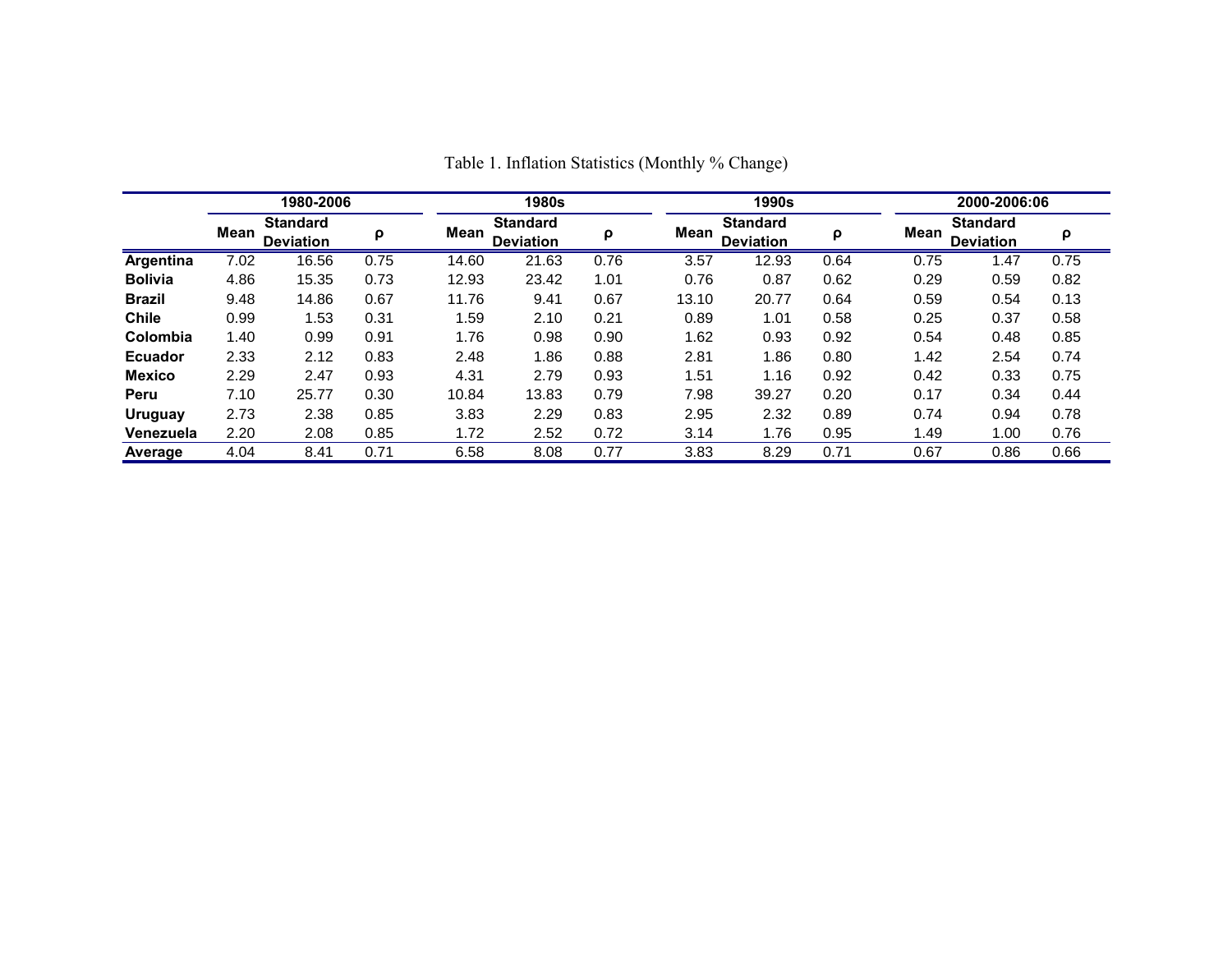| Country        |            | <b>Break Dates</b> |  |                     |                |                     |  |            |                     |  |
|----------------|------------|--------------------|--|---------------------|----------------|---------------------|--|------------|---------------------|--|
| Argentina      |            | May-87 $+$         |  | Apr-91 -            |                | Apr-95 -            |  | $Dec-01 +$ | $Jul-02 -$          |  |
| <b>Bolivia</b> |            | Jan-86 $-$         |  | Jan-91 -            |                | Feb-96 -            |  | $Oct-00 -$ | Jun-02 $+$          |  |
| <b>Brazil</b>  | Nov-83 $+$ | Mav-88 $+$         |  |                     |                | Jun-94 -            |  | May-98 -   | Jun-02 $+$          |  |
| Chile          | Mar-85 $+$ |                    |  | Oct-90              | $\blacksquare$ | Sep-94 -            |  |            | Oct-98 - Mar-03 -   |  |
| Colombia       |            | $Oct-87 +$         |  | $Jul-92 -$          |                |                     |  |            | $May-98 - Apr-02 -$ |  |
| <b>Ecuador</b> |            | Oct-87 $+$         |  | Oct-92              | $\blacksquare$ | $Dic-96 +$          |  |            | Mar-01 - Apr-03 -   |  |
| <b>Mexico</b>  | $Dic-83 +$ | Mar-88 -           |  |                     |                | $Dic-94 +$          |  | Feb-99 -   | Jan-01 -            |  |
| Peru           |            |                    |  | $Sep-87 + Aug-91 -$ |                | Jul-95 -            |  |            | Jun-99 - Mar-01 -   |  |
| <b>Uruguay</b> | Dec-83 $+$ |                    |  | $May-88 + May-92 -$ |                | Sep-96 -            |  | $Feb-98 -$ |                     |  |
| Venezuela      |            | Jan-87 $+$         |  |                     |                | $Jan-93 + Dec-96 -$ |  | Nov-00 $-$ | Jun-04              |  |

Table 2. Break Dates from Structural Change Tests /1

1/ Bai- Perron (1998) test for multiple structural breaks. The strategy that we follow for each country is to look for up to 4 breaks and to report all the candidate break-dates. Then we look for one more break for the sub-sample starting after the last candidate break-date and report the resulting candidate break-date. The trimming is always 15%. In bold are the dates selected by the BIC criterion. The last break dates for Argentina, Brazil, Bolivia, Chile, Ecuador, Mexico, Peru, Uruguay and Venezuela are obtained on the second round.

| Country          | ADF-ERS $27$       | 31<br>$\tau_{\rm min}$ |
|------------------|--------------------|------------------------|
|                  | $H_0$ : Unit Root  |                        |
| <b>Argentina</b> | $-2.52$            | $***$<br>$-5.85$       |
| <b>Bolivia</b>   | $\star$<br>$-2.62$ |                        |
| Brazil           | $-1.26$            | ***<br>-48.71          |
| Chile            | ***<br>$-3.68$     |                        |
| Colombia         | $-2.08$            | ***<br>-5.59           |
| Ecuador          | $\star$<br>-1.67   |                        |
| Mexico           | $-2.45$            | ***<br>$-9.12$         |
| Peru             | ***<br>$-2.98$     |                        |
| Uruguay          | $-1.77$            | $\star$<br>-4.67       |
| Venezuela        | $*$<br>-2.26       |                        |

#### Table 3. Unit Root Tests

\* p < 0.10. \*\* p < 0.05. \*\*\* p < 0.01.

1/ Sample: 1980:01- 2006:06.

2/ Augmented Dickey-Fuller, Elliott-Rothenberg-Stock; Includes trend and intercept, best model selected with modified Akaike criterion (Ng and Perron (2001)) using up to 12 lags.

3/ Kapetanios (2005) unit root test against the alternative of up to m structural breaks. For each country we selected an intercept or a trend or both at the 10% significant level. For the tests we use ADF, selecting the best model with the Modified Akaike criterion using up to 12 lags. We set m=1. To select the break we use Bai and Perron's (2001) procedure as described in the text.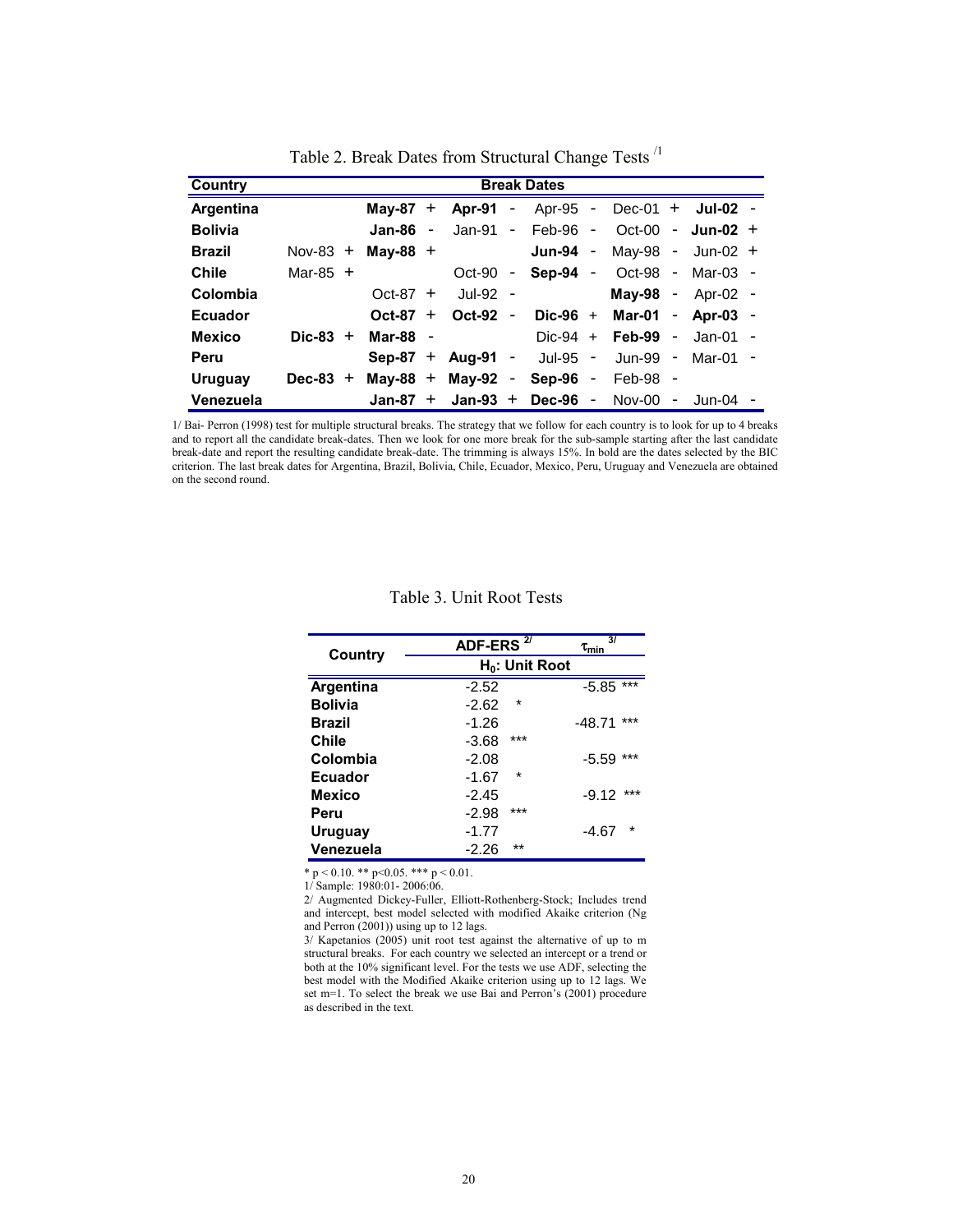| Country                     |                   | Confidence Interval <sup>2/</sup> |                  |  |  |  |  |  |  |
|-----------------------------|-------------------|-----------------------------------|------------------|--|--|--|--|--|--|
|                             | $\alpha$          | Lower                             | <b>Upper</b>     |  |  |  |  |  |  |
|                             |                   | <b>Full Sample</b>                |                  |  |  |  |  |  |  |
| <b>Argentina</b>            | 0.8542            | 0.7984                            | 1.0099           |  |  |  |  |  |  |
| <b>Bolivia</b>              | 0.8787            | 0.8216                            | 1.0241           |  |  |  |  |  |  |
| <b>Brazil</b>               | 0.8581            | 0.7700                            | 0.9264           |  |  |  |  |  |  |
| <b>Chile</b>                | 0.2899            | 0.0883                            | 0.7391           |  |  |  |  |  |  |
| Colombia                    | 0.7874            | 0.7237                            | 1.0566           |  |  |  |  |  |  |
| <b>Ecuador</b>              | 0.8364            | 0.7602                            | 1.0206           |  |  |  |  |  |  |
| <b>Mexico</b>               | 0.8548            | 0.8117                            | 0.9946           |  |  |  |  |  |  |
| Peru                        | 0.6657            | 0.5534                            | 0.8602           |  |  |  |  |  |  |
| <b>Uruguay</b>              | 0.8682            | 0.8312                            | 1.0500           |  |  |  |  |  |  |
| Venezuela                   | 0.7666            | 0.7018                            | 0.8612           |  |  |  |  |  |  |
|                             |                   | 1980:01 - 1989:12                 |                  |  |  |  |  |  |  |
| Argentina                   | 1.0177            | 0.8081                            | 1.2578           |  |  |  |  |  |  |
| <b>Bolivia</b>              | 1.0499            | 1.0068                            | 1.1038           |  |  |  |  |  |  |
| <b>Brazil</b>               | 0.5803            | 0.4980                            | 0.7332           |  |  |  |  |  |  |
| <b>Chile</b>                | $-0.1187$         | $-0.4726$                         | 0.4144           |  |  |  |  |  |  |
| Colombia                    | 0.5859            | 0.4787                            | 0.7326           |  |  |  |  |  |  |
| <b>Ecuador</b>              | 0.9453            | 0.8402                            | 1.0329           |  |  |  |  |  |  |
| <b>Mexico</b>               | 0.8305            | 0.7544                            | 1.0168           |  |  |  |  |  |  |
| Peru                        | 0.9572            | 0.8653                            | 1.0880           |  |  |  |  |  |  |
| <b>Uruguay</b>              | 0.1380            | $-0.1103$                         | 0.6362           |  |  |  |  |  |  |
| Venezuela                   | 0.8685            | 0.6651                            | 1.0928           |  |  |  |  |  |  |
|                             |                   |                                   |                  |  |  |  |  |  |  |
|                             |                   | 1990:01 - 1999:12                 |                  |  |  |  |  |  |  |
| Argentina                   | 0.7150            | 0.6053                            | 0.8333           |  |  |  |  |  |  |
| <b>Bolivia</b>              | 0.2887            | 0.1748                            | 0.4497           |  |  |  |  |  |  |
| <b>Brazil</b>               | 0.8328            | 0.6592                            | 0.9451           |  |  |  |  |  |  |
| <b>Chile</b>                | $-0.2146$         | $-0.5698$                         | 0.5845           |  |  |  |  |  |  |
| Colombia                    | 0.6155            | 0.5241                            | 0.7747           |  |  |  |  |  |  |
| <b>Ecuador</b>              | 0.9858            | 0.8971                            | 1.1050           |  |  |  |  |  |  |
| <b>Mexico</b><br>Peru       | 0.9513            | 0.8828                            | 1.0162<br>0.6903 |  |  |  |  |  |  |
|                             | 0.2530            | 0.0134                            |                  |  |  |  |  |  |  |
| <b>Uruguay</b><br>Venezuela | 0.2157<br>0.7899  | 0.0190<br>0.7152                  | 0.5520<br>0.9266 |  |  |  |  |  |  |
|                             |                   |                                   |                  |  |  |  |  |  |  |
|                             | 2000:01 - 2006:06 |                                   |                  |  |  |  |  |  |  |
| <b>Argentina</b>            | 0.7471            | 0.6004                            | 0.8318           |  |  |  |  |  |  |
| <b>Bolivia</b>              | 0.8211            | 0.6640                            | 0.8731           |  |  |  |  |  |  |
| <b>Brazil</b>               | $-0.0560$         | $-0.5234$                         | 0.8144           |  |  |  |  |  |  |
| Chile                       | 0.1846            | 0.0078                            | 0.4171           |  |  |  |  |  |  |
| Colombia                    | 0.6673            | 0.5745                            | 0.8872           |  |  |  |  |  |  |
| <b>Ecuador</b>              | 0.5943            | 0.3833                            | 0.7221           |  |  |  |  |  |  |
| <b>Mexico</b>               | 0.3091            | 0.1654                            | 0.5399           |  |  |  |  |  |  |
| Peru                        | 0.2847            | 0.1226                            | 0.4955           |  |  |  |  |  |  |
| <b>Uruguay</b>              | 0.8520            | 0.6677                            | 0.9703           |  |  |  |  |  |  |
| Venezuela                   | 0.9629            | 0.8292                            | 1.1265           |  |  |  |  |  |  |

Table 4. Sum of AR Coefficients<sup>1/</sup>

1/ OLS estimation of a Dickey-Fuller reparametrization of an AR(12) model that includes a constant and a trend:

 $\pi_t = \mu + \beta t + \alpha \pi_{t-1} + \psi_1 \Delta \pi_{t-1} + ... + \psi_{11} \Delta \pi_{t-12} + \cdots + \varepsilon_t$ where  $\alpha$  is the sum of the autoregressive coefficients.

 $\boldsymbol{\psi}_1$ We start with twelve lags and select the best model according to the modified AIC, with the restriction that all the models should have at least

2/ 90% confidence intervals, calculated using Hansen's (1999) Grid-Bootstrap with 200 gridpoints and 1,000 replications at each gridpoint.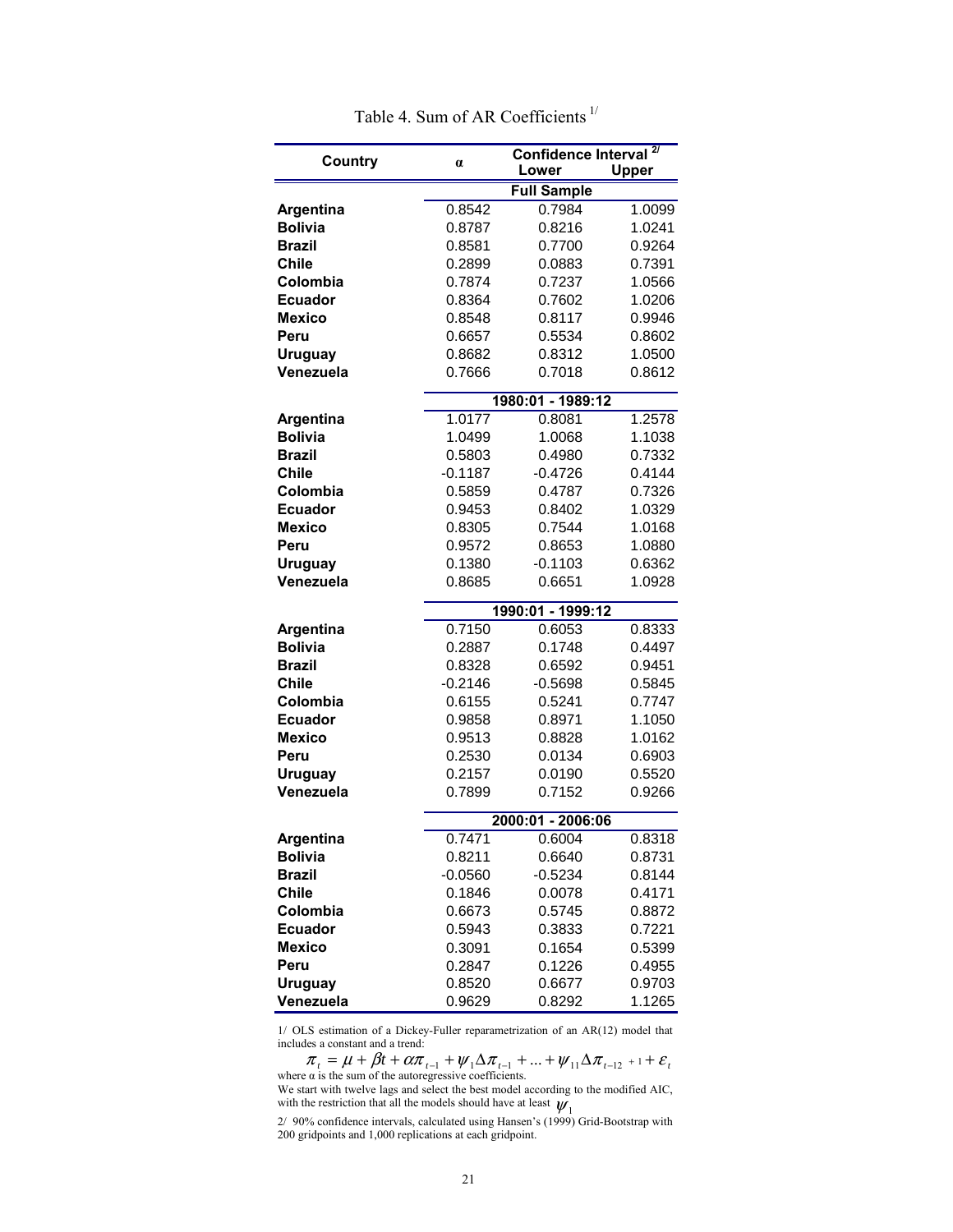| <b>Country</b>              | $\alpha$          | Confidence Interval <sup>2/</sup><br>Lower |        |  |  |  |  |  |
|-----------------------------|-------------------|--------------------------------------------|--------|--|--|--|--|--|
|                             |                   |                                            | Upper  |  |  |  |  |  |
|                             |                   | <b>Full Sample</b>                         |        |  |  |  |  |  |
| <b>Argentina</b>            | 0.5815            | 0.4630                                     | 0.7000 |  |  |  |  |  |
| <b>Bolivia</b>              | 0.7569            | 0.6584                                     | 0.8641 |  |  |  |  |  |
| Brazil                      | 0.3634            | 0.1417                                     | 0.5970 |  |  |  |  |  |
| Chile                       | 0.0127            | $-0.2250$                                  | 0.2519 |  |  |  |  |  |
| Colombia                    | 0.5826            | 0.5106                                     | 0.6589 |  |  |  |  |  |
| <b>Ecuador</b>              | 0.4668            | 0.2864                                     | 0.6502 |  |  |  |  |  |
| Mexico                      | 0.7631            | 0.6968                                     | 0.8354 |  |  |  |  |  |
| Peru                        | 0.0622            | $-0.0276$                                  | 0.1138 |  |  |  |  |  |
| <b>Uruguay</b>              | 0.2387            | 0.0505                                     | 0.4264 |  |  |  |  |  |
| Venezuela                   | 0.5260            | 0.4178                                     | 0.6294 |  |  |  |  |  |
|                             | 1980:01 - 1989:12 |                                            |        |  |  |  |  |  |
| Argentina                   | 0.6007            | 0.2622                                     | 0.9965 |  |  |  |  |  |
| <b>Bolivia</b>              | 0.7649            | 0.6105                                     | 0.9636 |  |  |  |  |  |
| Brazil                      | 0.7252            | 0.6025                                     | 0.8607 |  |  |  |  |  |
| <b>Chile</b>                | 0.0370            | $-0.3787$                                  | 0.4378 |  |  |  |  |  |
| Colombia                    | 0.5795            | 0.4612                                     | 0.7180 |  |  |  |  |  |
| <b>Ecuador</b>              | 0.5987            | 0.4164                                     | 0.7964 |  |  |  |  |  |
| Mexico                      | 0.7767            | 0.6679                                     | 0.9049 |  |  |  |  |  |
| Peru                        | 0.4855            | 0.1693                                     | 0.6659 |  |  |  |  |  |
| <b>Uruguay</b>              | $-0.0338$         | $-0.4448$                                  | 0.3088 |  |  |  |  |  |
| Venezuela                   | 0.4373            | 0.2519                                     | 0.6189 |  |  |  |  |  |
|                             |                   | 1990:01 - 1999:12                          |        |  |  |  |  |  |
| <b>Argentina</b>            | 0.6844            | 0.5840                                     | 0.7951 |  |  |  |  |  |
| <b>Bolivia</b>              | 0.2699            | 0.1258                                     | 0.4099 |  |  |  |  |  |
| Brazil                      | 0.5326            | 0.1759                                     | 0.9722 |  |  |  |  |  |
| Chile                       | 0.3585            | $-0.0539$                                  | 0.8138 |  |  |  |  |  |
| Colombia                    | 0.5829            | 0.4652                                     | 0.7097 |  |  |  |  |  |
| <b>Ecuador</b>              | 0.4731            | $-0.0908$                                  | 0.8690 |  |  |  |  |  |
| Mexico                      | 0.7584            | 0.6126                                     | 0.9064 |  |  |  |  |  |
| Peru                        | 0.0402            | $-0.1276$                                  | 0.1005 |  |  |  |  |  |
| <b>Uruguay</b>              | 0.4355            | 0.2331                                     | 0.6526 |  |  |  |  |  |
| Venezuela                   | 0.6471            | 0.5247                                     | 0.7746 |  |  |  |  |  |
|                             |                   |                                            |        |  |  |  |  |  |
| Argentina                   | 0.0408            | 2000:01 - 2006:06<br>$-0.1469$             | 0.1917 |  |  |  |  |  |
| <b>Bolivia</b>              | $-0.1317$         | $-0.3202$                                  | 0.0476 |  |  |  |  |  |
| <b>Brazil</b>               | 0.5899            | 0.4318                                     | 0.7668 |  |  |  |  |  |
| <b>Chile</b>                | 0.3888            | 0.2131                                     | 0.5713 |  |  |  |  |  |
| Colombia                    | 0.6750            | 0.5436                                     | 0.8153 |  |  |  |  |  |
| <b>Ecuador</b>              | 0.4575            | 0.3414                                     | 0.6310 |  |  |  |  |  |
| Mexico                      | 0.2967            | 0.1160                                     | 0.4826 |  |  |  |  |  |
| Peru                        | 0.2721            | 0.0981                                     | 0.4618 |  |  |  |  |  |
|                             | 0.6827            | 0.4930                                     | 0.9022 |  |  |  |  |  |
| <b>Uruguay</b><br>Venezuela | 0.5758            | 0.2656                                     | 0.9298 |  |  |  |  |  |
|                             |                   |                                            |        |  |  |  |  |  |

Table 5. Sum of AR Coefficients (Inflation without breaks)  $^{1/}$ 

Notes: See Table 4.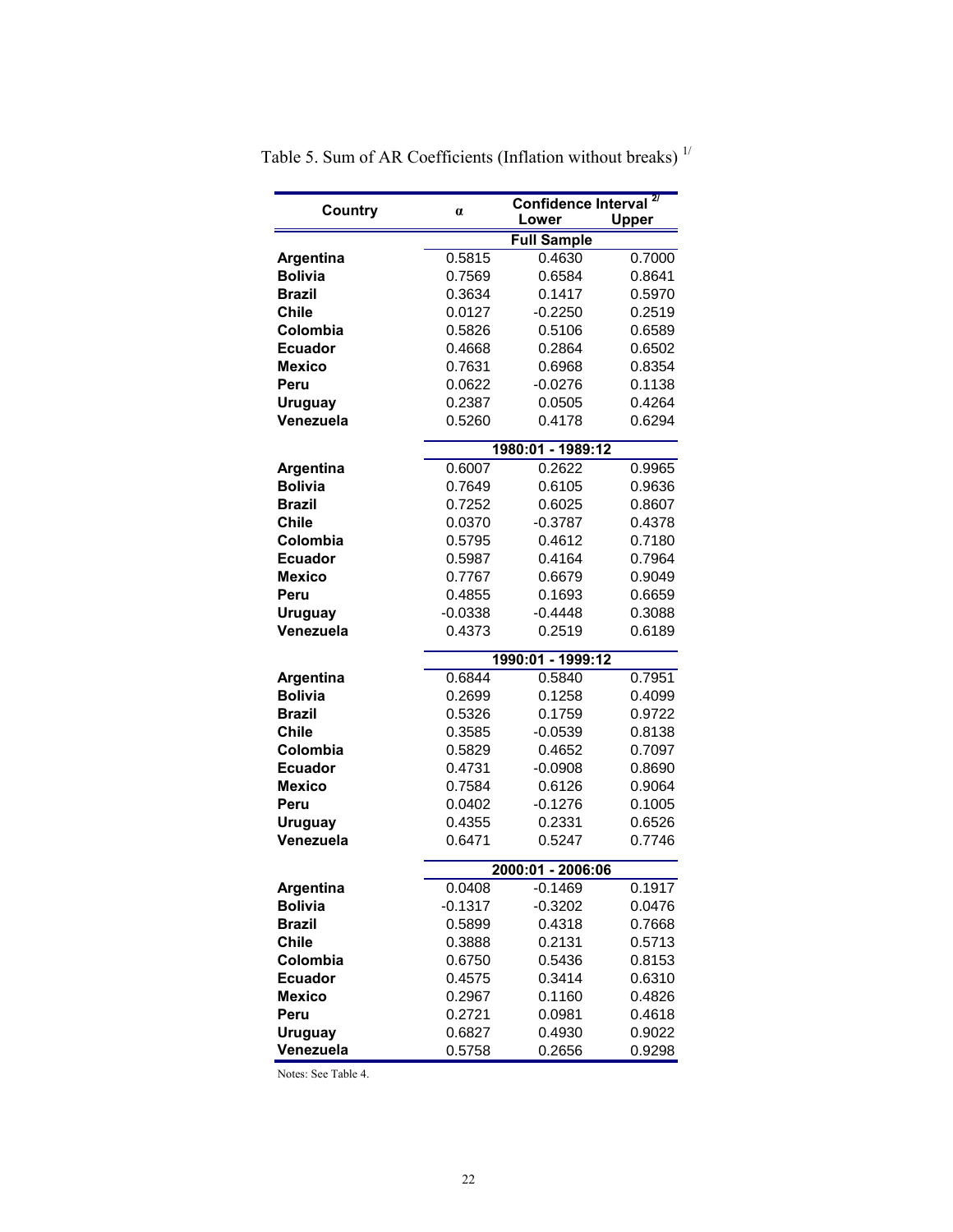

23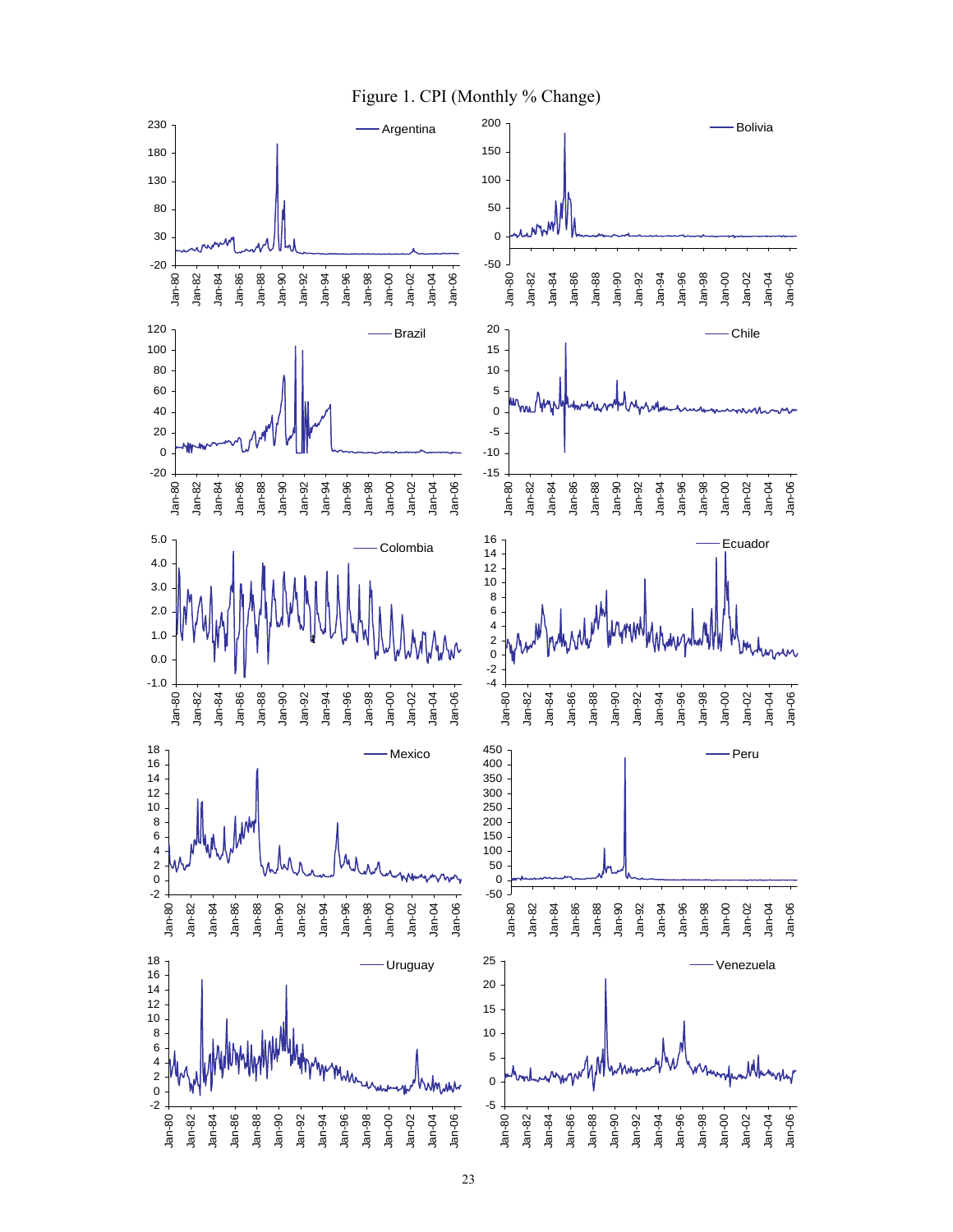

Figure 2. Sums of AR Coefficients<sup>1/</sup> (Centered 5 Months Moving Average)

1/ Using the monthly percentage change in inflation, the strategy that we follow for each country is to estimate a Dickey Fuller re-parameterization of an AR(12) model in a 72 months rolling window. Then we generate a timeseries with the coefficient corresponding to the lagged dependent variable for each country. The figure is the centered 5 months moving average of each time-series.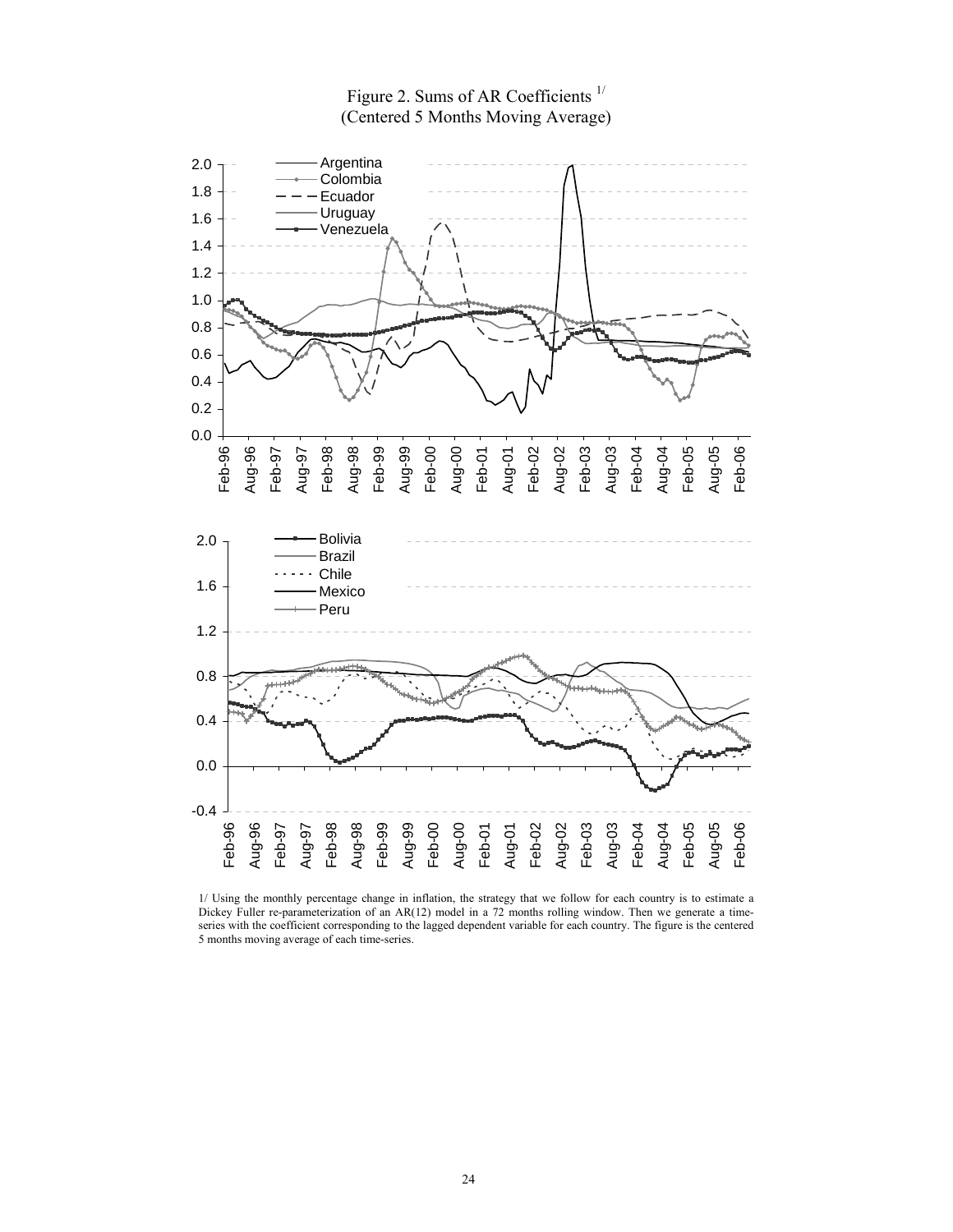

1/ Monthly inflation less mean according to all break dates. The X axis are fractions of pi.